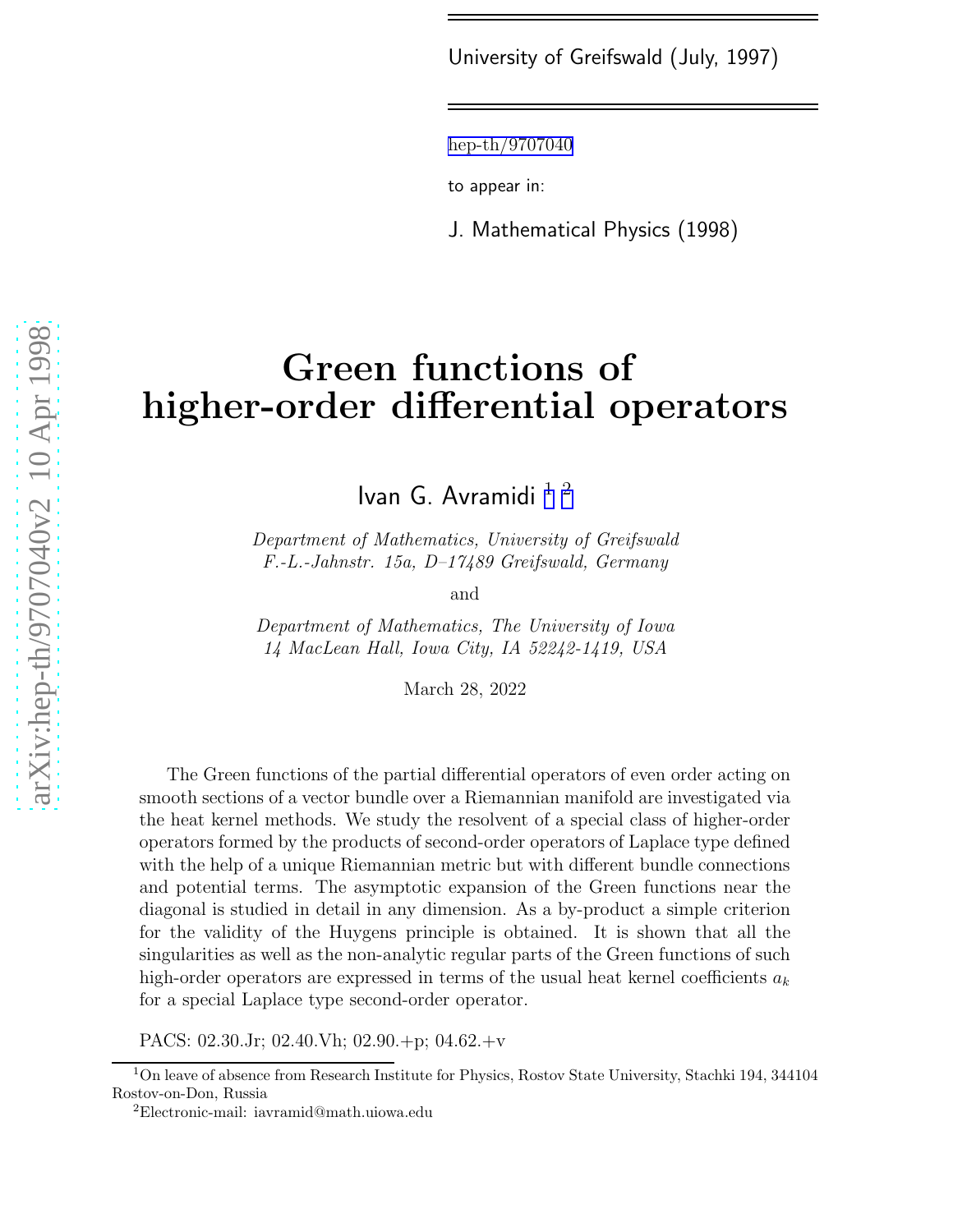# I INTRODUCTION

The Green functions of partial differential operators are of great importance in mathematical physics and quantum theory  $[1, 2, 3, 4]$  $[1, 2, 3, 4]$  $[1, 2, 3, 4]$  $[1, 2, 3, 4]$ . In particular, the singularities of the Green functions on the diagonal play a crucial role in the renormalization procedure of quantum field theory[[5\]](#page-24-0).

In this paper we study a special class of differential operators of higher orders that appear, in particular, in higher-derivative field theories (for example, in higher-derivative quantumgravity  $[6]$  $[6]$ ). Namely, we consider differential operators of higher *even* orders, 2N, of the form

$$
H = (F_N + m^2) \cdots (F_2 + m^2)(F_1 + m^2),\tag{1}
$$

where  $F_i$ ,  $(i = 1, \ldots, N)$  are Laplace type operators, i.e. second-order operators with the scalar leading symbol determined by the metric of the manifold

$$
\sigma_L(F_i) = |\xi|^2,\tag{2}
$$

where  $|\xi|^2 \equiv g^{\mu\nu}(x)\xi_{\mu}\xi_{\nu}$ , and m is some constant. In the next section we give precise definition of Laplace type operators and describe their properties. Obviously, the operator H also has a scalar leading symbol

$$
\sigma_L(H) = |\xi|^{2N},\tag{3}
$$

and is a particular case of the so called minimal higher-derivative operators.

We would like to stress from the beginning that the operators  $F_i$ , even if of the same Laplace type, are *different* and, in general, *do not commute*. They only have the same leading, second-derivatives, part, but differ in the first and zero order parts.

The Green function, or the resolvent kernel,  $G_{H-\lambda}(x, x')$  of the operator H is the kernel of the Green, or resolvent, operator  $G_{H-\lambda} = (H - \lambda)^{-1}$  and is defined by requring it to satisfy the differential equation

$$
(H - \lambda)G_{H-\lambda}(x, x') = \delta(x, x'),\tag{4}
$$

with H acting on the first argument of the Green function and  $\delta(x, x')$  being the covariant delta-distribution.

In the present paper we will consider mainly the case of compact complete manifolds without boundary and assume the metric of the manifold to be positive definite. Then the Laplace type operators  $F_i$  as well as the operator H are *elliptic* and eq. (4) defines a unique Green function. We will also assume for simplicity the constant  $m$  to be sufficiently large so that all operators  $(F_i + m^2)$  and also H are *positive*.

However, we would like to make some remarks concerning this subject:

i) First, for manifolds with boundary (in elliptic case) one has to impose additionally some suitable boundary conditions to make the solution of the eq. (4) unique. However, the singularities of the Green function near the diagonal and the asymptotic expansions of it as  $m \to \infty$  do not depend on the boundary conditions.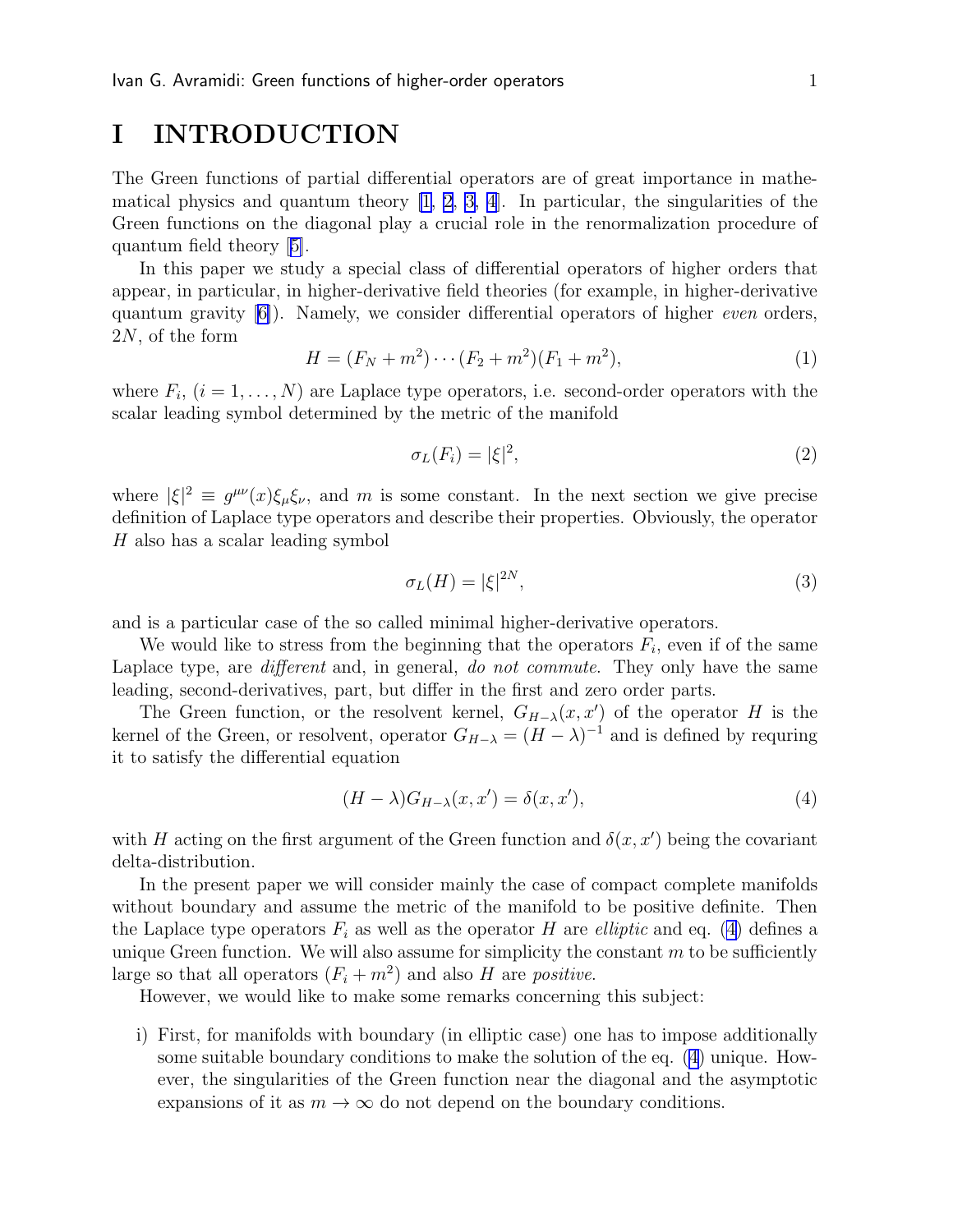<span id="page-2-0"></span>ii) Second, when the metric of the manifold has Minkowski type signature, sign  $q =$  $(-, +, \ldots, +)$ , the Laplace type operators  $F_i$  are *hyperbolic*. In this case the Green function can be fixed by the Wick rotation, i.e. the analytic continuation from the Euclidean case, which is equivalent to adding an infinitesimal negative imaginary part to the constant  $m^2$ ,  $m^2 \to m^2 - i\varepsilon$ . In other words, we consider the Feynman propagators. The formulas for the hyperbolic case can be obtained just by analytic continuation.

# II LAPLACE TYPE OPERATORS

Let  $(M, g)$  be a smooth Riemannian manifold of dimension d with a metric g. To simplify the exposition we assume the manifold  $M$  to be complete and compact, i.e. without boundary,  $\partial M = \emptyset$ , and the metric g to be positive definite.

Let  $V(M)$  be a smooth vector bundle over the manifold M, End  $(V)$  be the bundle of all smooth endomorphisms of the vector bundle V, and  $C^{\infty}(M, V)$  and  $C^{\infty}(M, \text{End}(V))$ be the spaces of all smooth sections of the vector bundles V and  $End(V)$ . We assume, as usual, the vector bundle  $V$  to be Hermitian, i.e. there is a Hermitian pointwise fibre scalar product. Then the dual vector bundle  $V^*$  is naturally identified with V and a natural  $L^2$  inner product is defined using the invariant Riemannian volume element dvol(x) on the manifold M. The completion of  $C^{\infty}(M, V)$  in this norm defines the Hilbert space of square integrable sections of the vector bundle  $L^2(M, V)$ .

Let, further,  $\nabla$  be a connection, or covariant derivative, on the vector bundle V which is compatible with the Hermitian metric on the vector bundle V. Denoting by  $T^*M$  the cotangent bundle we define the tensor product connection on the tensor product bundle  $T^*M \otimes V$  by means of the Levi-Civita connection. Similarly, we extend the connection  $\nabla$  with the help of the Levi-Civita connection to  $C^{\infty}(M, V)$ -valued tensors of all orders and denote it just by  $\nabla$ .

Usually there is no ambiguity and the precise meaning of the covariant derivative is always clear from the nature of the object it is acting on.

Let, further,  $\text{tr}_g$  denote the contraction of sections of the bundle  $T^*M \otimes T^*M \otimes V$  with the metric on the cotangent bundle, and  $Q \in C^{\infty}(M, \text{End}(V))$  be a a smooth Hermitian section of the endomorphism bundle. Then we define the generalized Laplacian

$$
\Box = \text{tr}_g \nabla \nabla \tag{5}
$$

and a Laplace type differential operator  $F: C^{\infty}(M, V) \to C^{\infty}(M, V)$  by

$$
F = -\Box + Q.\tag{6}
$$

Let  $x^{\mu}$ ,  $(\mu = 1, 2, \ldots, d)$ , be a system of local coordinates and  $\partial_{\mu}$  and  $dx^{\mu}$  be the local coordinate frames for the tangent and the cotangent bundles. We adopt the notation that the Greek indices label the tensor components with respect to local coordinate frame and range from 1 through d. Besides, a summation is always carried out over repeated indices. Let  $g_{\mu\nu} = (\partial_\mu, \partial_\nu)$  be the metric on the tangent bundle,  $g^{\mu\nu} = (dx^\mu, dx^\nu)$  be the metric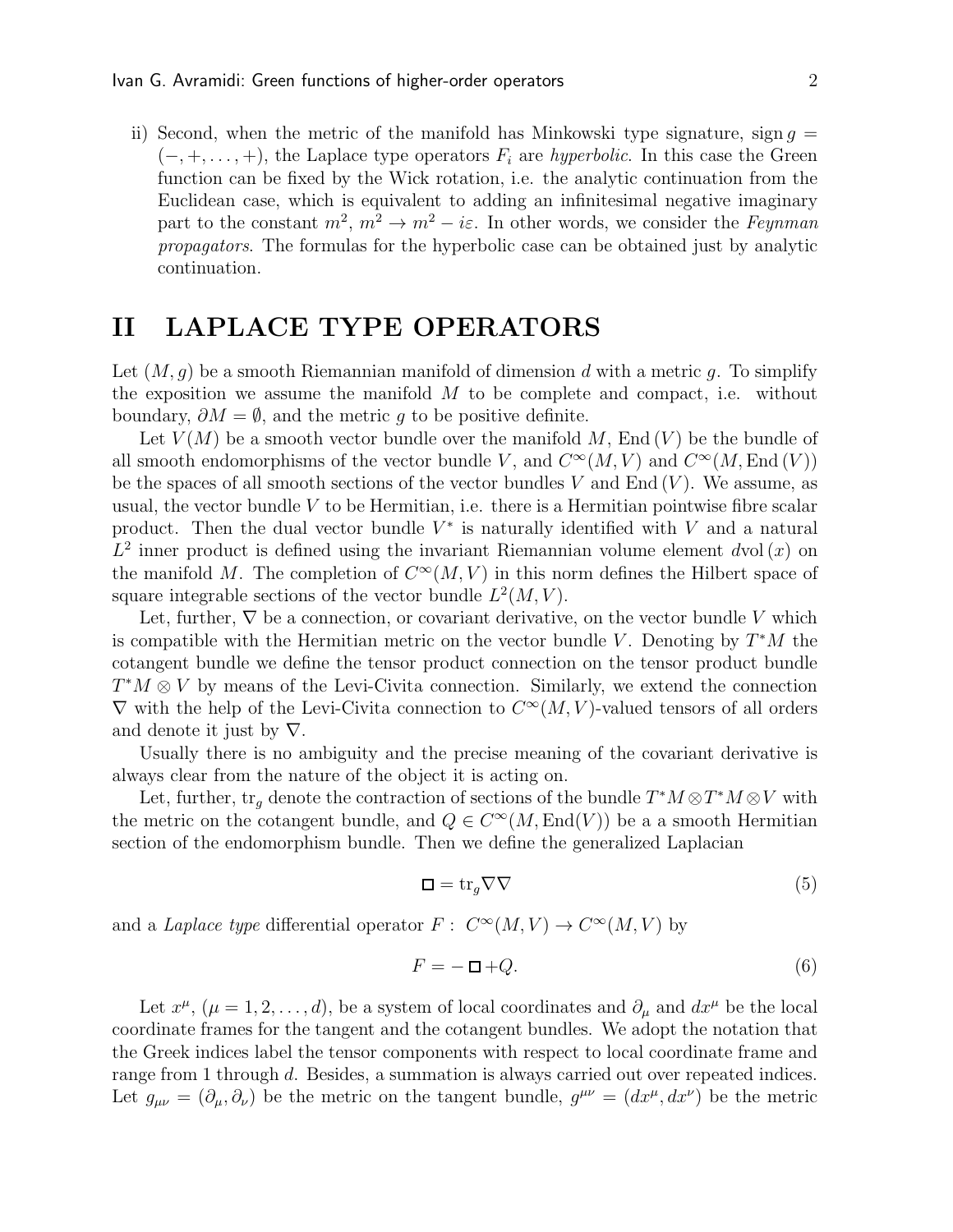on the cotangent bundle,  $g = \det g_{\mu\nu}$ , and  $\mathcal{A}_{\mu}$  be the connection 1–form on the vector bundle  $V$ . Then the generalized Laplacian reads

$$
\Box = g^{\mu\nu}\nabla_{\mu}\nabla_{\nu} = g^{-1/2}(\partial_{\mu} + \mathcal{A}_{\mu})g^{1/2}g^{\mu\nu}(\partial_{\nu} + \mathcal{A}_{\nu}). \tag{7}
$$

It is worth noting that every second-order differential operator with a scalar

leading symbol given by the metric tensor is of Laplace type and can be put in the form [\(6](#page-2-0)) by choosing the appropriate connection 1-form  $A$  and the endomorphism  $Q$ .

The operator  $F$  has a positive leading symbol and is elliptic. It is symmetric with respect to the natural  $L^2$  inner product. Moreover, the operator F is essentially selfadjoint, i.e. there is a unique

self-adjoint extension  $F$  of the operator  $F$ . However, we will not be very careful about distinguishing between the operator F and its closure  $\overline{F}$ , and will simply say that the operator  $F$  is elliptic and self-adjoint.

### II.1 Heat kernel of a Laplace type operator

Hence, the operator  $U_F(t) = \exp(-t)$  for  $t > 0$  is well defined as a *bounded* operator on the Hilbert space  $L^2(M, V)$  of square integrable sections of the vector bundle V. This operator forms a one-parameter semi-group. The kernel  $U_F(t|x, x')$  of this operator satisfies the heat equation and is called the heat kernel. For  $t > 0$  the heat kernel is a smooth section of the external tensor product of the vector bundles  $V$  and  $V^*$  over the tensor product manifold  $M \times M$ .

In the following we are going to study the Green function and the heat kernel only locally (like in [\[7](#page-25-0)]), i.e. in the neighbourhood of the diagonal of  $M \times M$ . We will keep a point x' of the manifold fixed and consider a small geodesic ball, i.e. a small neighbourhood of the point  $x'$ :  $B_{x'} = \{x \in M | r(x, x') < \varepsilon\}$ ,  $r(x, x')$  being the geodesic distance between the points  $x$  and  $x'$ . We will take the radius of the ball sufficiently small, so that each point x of the ball of this neighbourhood can be connected by a unique geodesic with the point  $x'$ . This can be always done if the size of the ball is smaller than the injectivity radius of the manifold at  $x'$ ,  $\varepsilon < r_{\text{inj}}(x')$ .

Let  $\sigma(x, x')$  be the geodetic interval, also called world function, defined as one half the square of the length of the geodesic connecting the points  $x$  and  $x'$ 

$$
\sigma(x, x') = \frac{1}{2}r^2(x, x').
$$
\n(8)

The first derivatives of this function with respect to  $x$  and  $x'$  define the tangent vector fields to the geodesic at the end points  $x$  and  $x'$  and the determinant of the mixed second derivatives defines a so called Van Vleck-Morette determinant[[2,](#page-24-0) [8,](#page-25-0) [9\]](#page-25-0)

$$
\Delta(x, x') = g^{-1/2}(x) \det(-\nabla_{\mu} \nabla'_{\nu'} \sigma(x, x')) g^{-1/2}(x'). \tag{9}
$$

Let, finally,  $\mathcal{P}(x, x')$  denote the paralell transport operator along the geodesic from the point  $x'$  to the point  $x$ . It is a section of the external tensor product of the vector bundle V and  $V^*$  over  $M \times M$ , or, in other words, it is an endomorphism from the fiber of V over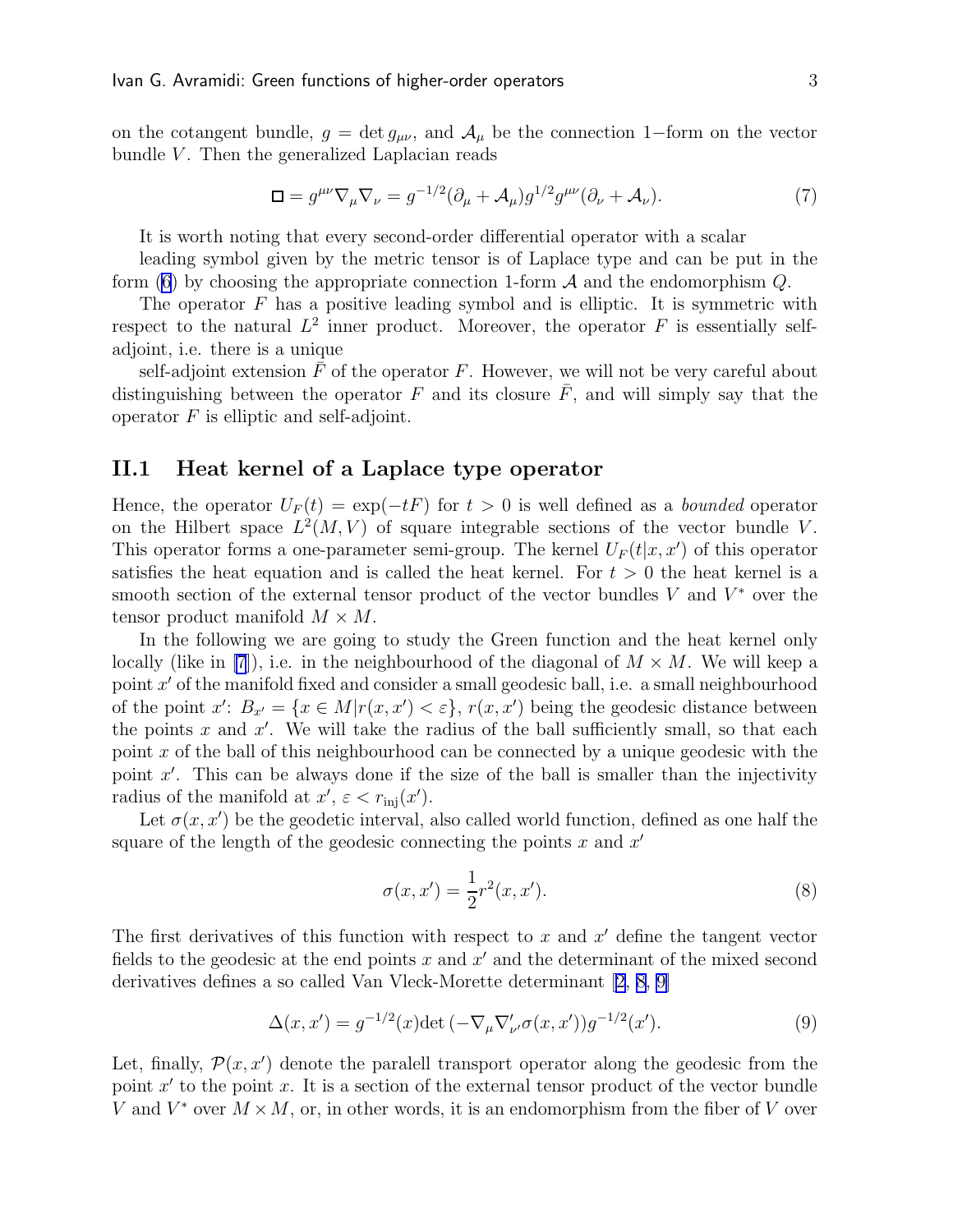<span id="page-4-0"></span>x' to the fiber of V over x. Near the diagonal of  $M \times M$  all these two-point functions are smooth single-valued functions of the coordinates of the points  $x$  and  $x'$ . To simplify the consideration, one can assume that these functions are *analytic* in the ball  $B_{x'}$ .

The heat kernel of a Laplace type operator is well described by factorizing out the semi-classical factor [\[2](#page-24-0), [6](#page-25-0), [7](#page-25-0)]

$$
U_F(t|x, x') = (4\pi t)^{-d/2} \Delta^{1/2}(x, x') \exp\left(-\frac{1}{2t}\sigma(x, x')\right) \Omega_F(t|x, x'). \tag{10}
$$

The function  $\Omega_F(t|x, x')$  is called the *transfer function* of the operator F. Obviously,

$$
U_{F+m^2}(t) = e^{-tm^2} U_F(t), \qquad \Omega_{F+m^2}(t) = e^{-tm^2} \Omega_F(t). \tag{11}
$$

It can be proved [\[7](#page-25-0)] that for a positive operator  $F + m^2$  the transfer function  $\Omega_{F+m^2}(t)$ can be presented in form of an inverse Mellin transform (we slightly change notation here in comparison to [\[7\]](#page-25-0))

$$
\Omega_{F+m^2}(t) = \frac{1}{2\pi i} \int_{c-i\infty}^{c+i\infty} dq \, t^q \Gamma(-q) b_{F+m^2}(q),\tag{12}
$$

where c is a negative constant. The function  $b_{F+m^2}(q)$  is an *entire* function of q, so that the integrand has simple poles at the positive integer points  $q = k$ ,  $(k = 0, 1, \ldots)$ . The function $b_{F+m^2}(q|x, x')$  satisfies a functional-differential equation [[7\]](#page-25-0)

$$
\left(1 + \frac{1}{q}D\right)b_{F+m^2}(q) = L b_{F+m^2}(q-1),\tag{13}
$$

where

$$
L = \Delta^{-1/2} F \Delta^{1/2} + m^2 = -\Delta^{-1/2} \Box \Delta^{1/2} + Q + m^2,
$$
 (14)

$$
D = \sigma^{\mu} \nabla_{\mu}, \qquad \sigma_{\mu} = \nabla_{\mu} \sigma,
$$
\n(15)

and the initial condition

$$
b_{F+m^2}(0|x, x') = \mathcal{P}(x, x').
$$
\n(16)

This equation (together with the condition of analyticity and some asymptotic condition at  $q \to \text{const} \pm i\infty$  enables one to compute  $b_{F+m^2}(q)$  if one fixes its initial value at some arbitrary point  $q = q_0$ . (For more details, see [\[7](#page-25-0)]). The initial condition at the origin produces the values of  $b_{F+m^2}(k)$  at positive integer points, the initial condition at the point  $q = 1/2$  would give the values of  $b_{F+m^2}(q)$  at all half-integer positive points  $b_{F+m^2}(k+1/2)$ , etc. Differentiating the eq. (13) with respect to q one obtains another recursion  $\sqrt{ }$ 

$$
\left(1 + \frac{1}{q}D\right)b'_{F+m^2}(q) = L b'_{F+m^2}(q-1) + \frac{1}{q^2}Db_{F+m^2}(q),\tag{17}
$$

where

$$
b'_{F+m^2}(q) = \frac{\partial}{\partial q} b_{F+m^2}(q),\tag{18}
$$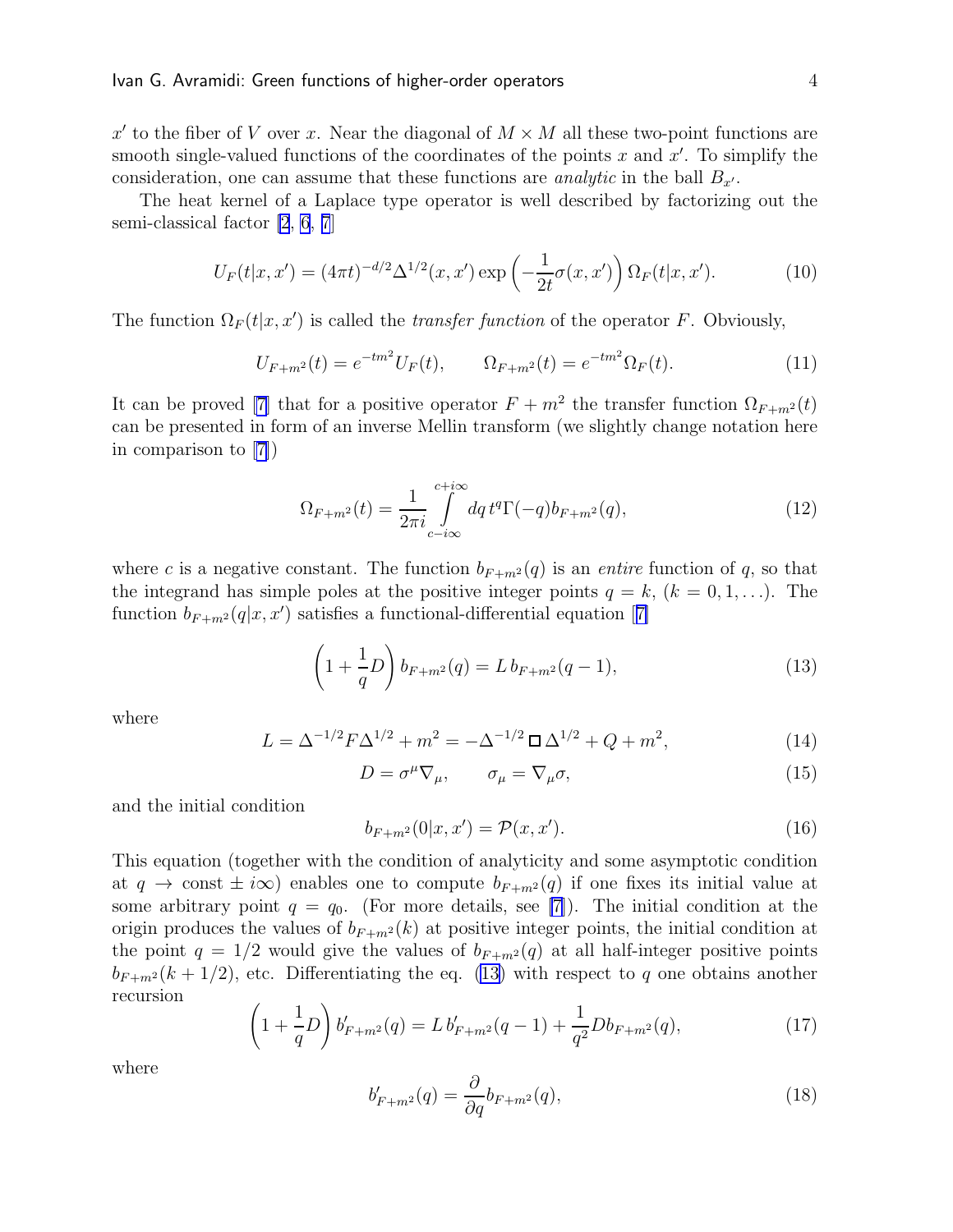<span id="page-5-0"></span>which enables one to compute the derivatives of the function  $b_{F+m^2}(q)$  at positive integer points if one fixes its value  $b'_{F+m^2}(0)$ .

Moving the contour of integration to the right and taking into account that the residues of the gamma-function  $\Gamma(-q)$  at the points  $q = k$  equal  $(-1)^k/k!$  one obtains [\[7](#page-25-0)]

$$
\Omega_{F+m^2}(t) = \sum_{k=0}^{n-1} \frac{(-t)^k}{k!} a_k (F+m^2) + \frac{1}{2\pi i} \int_{c_n - i\infty}^{c_n + i\infty} dq \, t^q \Gamma(-q) b_{F+m^2}(q),\tag{19}
$$

where

$$
a_k(F+m^2) \equiv b_{F+m^2}(k) = \left(-\frac{\partial}{\partial t}\right)^k \Omega_{F+m^2}(t)\Big|_{t=0},\tag{20}
$$

n is an arbitrary positive integer,  $n \geq 1$ , and  $c_n$  ranges in the interval  $n - 1 < c_n < n$ . The coefficients  $a_k(F+m^2)$  are the famous Hadamard-Minakshisundaram-De Witt-Seeley (HMDS)-coefficients[[1,](#page-24-0) [10](#page-25-0), [2,](#page-24-0) [11](#page-25-0)] to the operator  $F + m^2$ . They can be computed in form of covariant Taylor series from the recursion relations that are obtained from the equation ([13](#page-4-0)) (by putting  $q \to k$ ) with the initial condition  $a_0(F + m^2) = \mathcal{P}$ . The diagonal values of the HMDS-coefficients are known in general case up to  $a_4$  [\[12, 6](#page-25-0), [13, 7](#page-25-0), [14\]](#page-25-0). In some particular cases, e.g. in flat space, there are results for higher-order coefficients. For a review of the methods for calculation of HMDS-coefficients

and further references see[[15](#page-25-0), [16](#page-25-0)].

Taking into account eq.([11\)](#page-4-0) we find from (20)

$$
a_k(F+m^2) = \sum_{n=0}^k {k \choose n} m^{2(k-n)} a_n(F). \tag{21}
$$

Moreover, one can obtain an asymptotic expansion of the function  $b_{F+m^2}(q)$  as  $m \to \infty$ [\[7](#page-25-0)]

$$
b_{F+m^2}(q) \sim \sum_{n\geq 0} \frac{\Gamma(q+1)}{n!\Gamma(q-n+1)} m^{2(q-n)} a_n(F). \tag{22}
$$

From (19) there follows an asymptotic expansion of the transfer function as  $t \to 0$ (called Schwinger-De Witt expansion in the physical literature)[[2](#page-24-0), [3,](#page-24-0) [6](#page-25-0), [7,](#page-25-0) [4\]](#page-24-0)

$$
\Omega_{F+m^2}(t) \sim \sum_{k\geq 0} \frac{(-t)^k}{k!} a_k (F+m^2) = e^{-tm^2} \sum_{k\geq 0} \frac{(-t)^k}{k!} a_k (F). \tag{23}
$$

Using this equation one obtains from([10](#page-4-0)) the well known formula for the asymptotic expansion of the functional trace of the heat kernel

Tr 
$$
_{L^2} \exp(-tF) \sim (4\pi)^{-d/2} t^{-d/2} \sum_{k\geq 0} \frac{(-t)^k}{k!} A_k(F)
$$
, (24)

where

$$
A_k(F) = \text{Tr}_{L^2} a_k(F) = \int_M d\text{vol}(x) \,\text{tr}_{V} a_k(F|x, x),\tag{25}
$$

with  $\text{tr }_V$  being the fiber trace.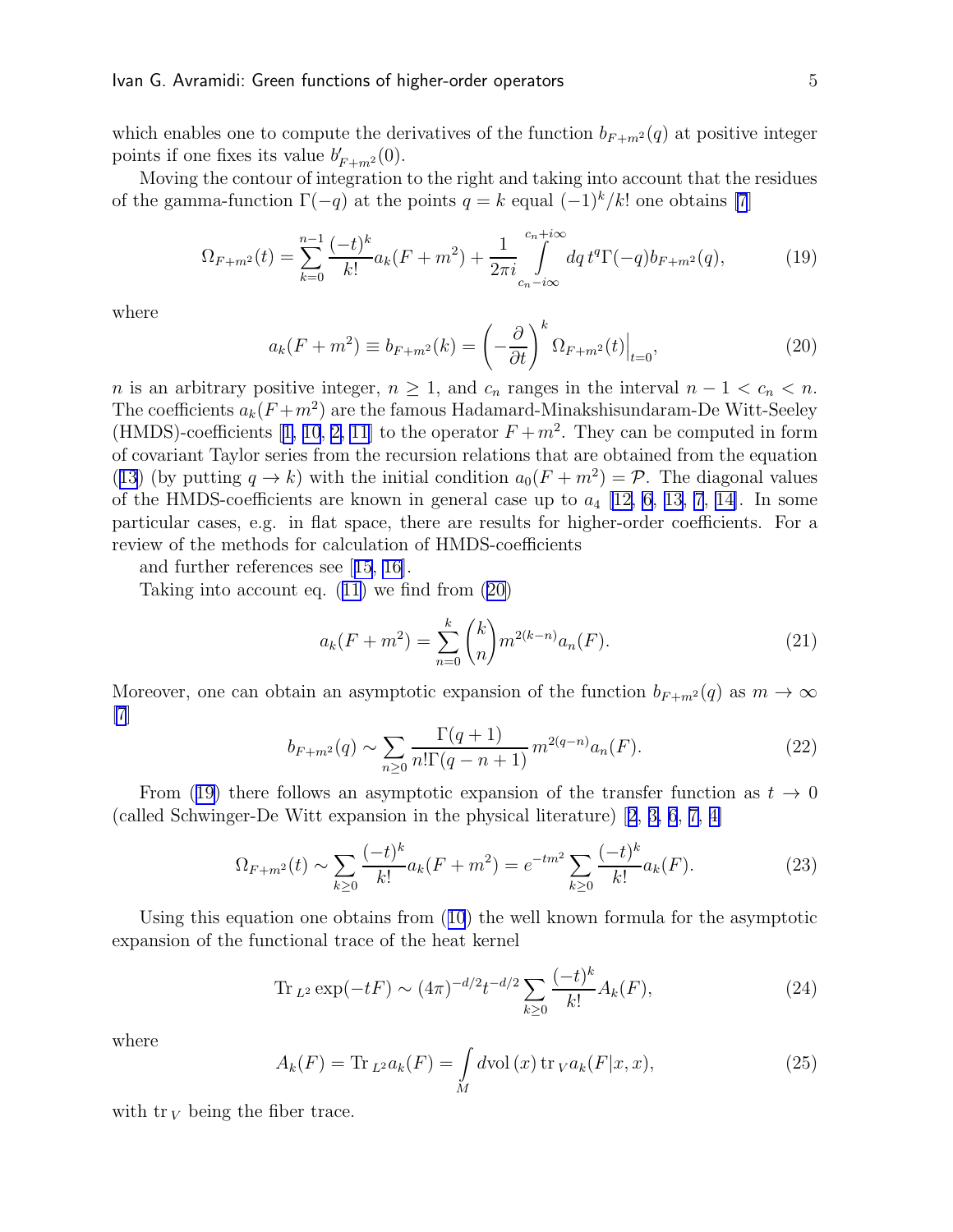### <span id="page-6-0"></span>II.2 Green function of a Laplace type operator

The Laplace type operator  $F$  is a self-adjoint elliptic operator with a real spectrum bounded from below. Thus for sufficiently large m the operator  $(F + m^2)$  is positive and its Green operator, or the resolvent operator,  $G_{F+m^2} = (F+m^2)^{-1}$  is a bounded operator. It can be defined by

$$
G_{F+m^2} = \int_{0}^{\infty} dt \, e^{-tm^2} \exp(-t) \,. \tag{26}
$$

The Green function of the operator  $(F + m^2)$  is obtained by the kernel form of

this equation

$$
G_{F+m^2} = (4\pi)^{-d/2} \Delta^{1/2} \int_0^\infty dt \, t^{-d/2} \exp\left(-tm^2 - \frac{\sigma}{2t}\right) \Omega_F(t). \tag{27}
$$

This integral converges at the infinity for sufficiently large  $m$ . It also converges at  $t = 0$  $t = 0$  $t = 0$  outside the diagonal, i.e. for  $\sigma \neq 0$ . By using the ansatz ([10\)](#page-4-0) and [\(12\)](#page-4-0) for the heat kernel one obtains a corresponding ansatz for the Green function

$$
G_{F+m^2} = (4\pi)^{-d/2} \Delta^{1/2} \frac{1}{2\pi i} \int_{c-i\infty}^{c+i\infty} dq \left(\frac{\sigma}{2}\right)^{q+1-d/2} \Gamma(-q)\Gamma(-q-1+d/2)b_{F+m^2}(q), \tag{28}
$$

where  $c < -1/2$ .

This ansatz is especially useful for studying the singularities of the Green function, or more general, for constructing the Green function as a power series in  $\sigma$ . The integrand in  $(28)$  is again a meromorphic function. However, contrary to  $(12)$ , we have now a more complicated structure of the poles. There are always poles at the points  $q = k$  and  $q = k - 1 + d/2$ ,  $(k = 0, 1, 2, \ldots)$ . Here one has to distinguish between odd and even dimensions. In odd dimensions, the poles are at the points  $q = k$  and  $q = k + \lfloor d/2 \rfloor - 1/2$ and are *simple*, whereas in even dimension there are simple poles at  $q = 0, 1, 2, \ldots, d/2-2$ and *double* poles at the points  $q = k + d/2 - 1$ .

Moving the contour of integration in (28) to the right one can obtain an expansion of the Green function in powers of  $\sigma$  (Hadamard series). Generally, we obtain

$$
G_{F+m^2} = G_{F+m^2}^{\text{sing}} + G_{F+m^2}^{\text{non-anal}} + G_{F+m^2}^{\text{reg}}.
$$
\n(29)

Here  $G_{F+m^2}^{\text{sing}}$  is the singular part which is polynomial in the inverse powers of  $\sqrt{\sigma}$ 

$$
G_{F+m^2}^{\text{sing}} = (4\pi)^{-d/2} \Delta^{1/2} \sum_{k=0}^{\left[(d+1)/2\right]-2} \frac{(-1)^k}{k!} \Gamma(d/2 - k - 1) \left(\frac{2}{\sigma}\right)^{d/2 - k - 1} a_k (F + m^2), \tag{30}
$$

For the rest we get in odd dimensions

$$
G_{F+m^2}^{\rm non-anal}+G_{F+m^2}^{\rm reg}
$$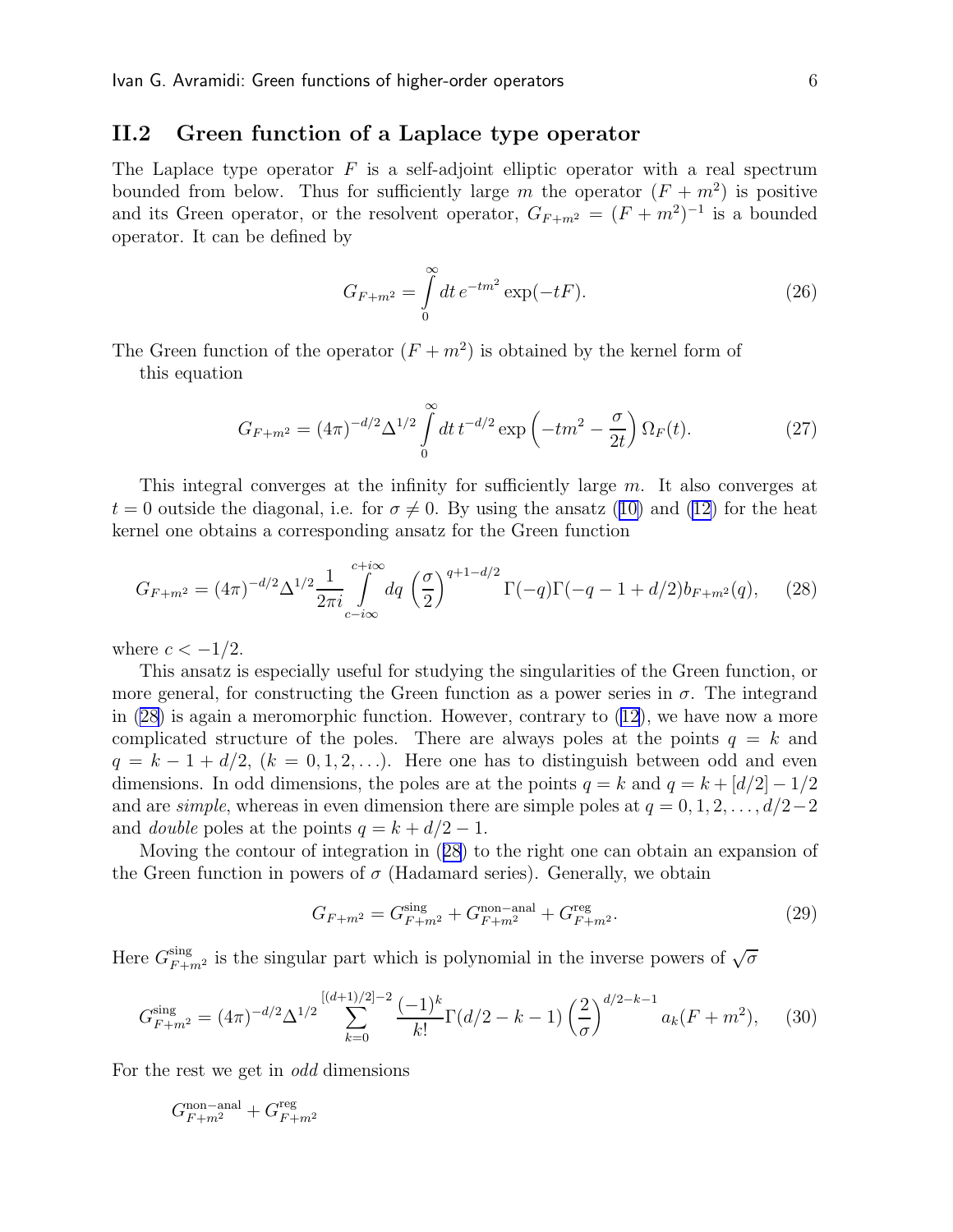$$
= (-1)^{\frac{d-1}{2}} (4\pi)^{-\frac{d}{2}} \Delta^{\frac{1}{2}} \sum_{k=0}^{n-(d+1)/2} \frac{\pi}{\Gamma(k + \frac{d+1}{2}) \Gamma(k + \frac{3}{2})} \left(\frac{\sigma}{2}\right)^{k+1/2} a_{k + \frac{d-1}{2}} (F + m^2)
$$
  
+  $(-1)^{(d+1)/2} (4\pi)^{-d/2} \Delta^{1/2} \sum_{k=0}^{n-(d+1)/2} \frac{\pi}{k! \Gamma(k + d/2)} \left(\frac{\sigma}{2}\right)^k b_{F+m^2}(k - 1 + d/2)$   
+  $(4\pi)^{-d/2} \Delta^{1/2} \frac{1}{2\pi i} \int_{c_n - i\infty}^{c_n + i\infty} dq \left(\frac{\sigma}{2}\right)^{q+1-d/2} \Gamma(-q) \Gamma(-q - 1 + d/2) b_{F+m^2}(q),$  (31)

where  $n - 1 < c_n < n - 1/2$  and  $n > (d - 1)/2$ . Thus, by putting  $n \to \infty$  we recover herefrom the Hadamard power series in  $\sigma$  for odd  $d = 1, 3, 5, \ldots$ 

$$
G_{F+m^{2}}^{\text{non-anal}} \sim (-1)^{\frac{d-1}{2}} (4\pi)^{-\frac{d}{2}} \Delta^{\frac{1}{2}} \sum_{k=0}^{\infty} \frac{\pi}{\Gamma\left(k + \frac{d+1}{2}\right) \Gamma\left(k + \frac{3}{2}\right)} \left(\frac{\sigma}{2}\right)^{k+1/2} a_{k + \frac{d-1}{2}} (F+m^{2}) \tag{32}
$$

$$
G_{F+m^2}^{\text{reg}} \sim (-1)^{(d+1)/2} (4\pi)^{-d/2} \Delta^{1/2} \sum_{k=0}^{\infty} \frac{\pi}{k! \Gamma(k+d/2)} \left(\frac{\sigma}{2}\right)^k b_{F+m^2}(k-1+d/2). \tag{33}
$$

In even dimensions, the point is more subtle due to the presence of double poles. Moving the contour in [\(28](#page-6-0)) to the right and calculating the contribution of the residues at the simple and double poles we obtain

$$
G_{F+m^{2}}^{\text{non-anal}} + G_{F+m^{2}}^{\text{reg}}
$$
  
=  $(-1)^{d/2-1} (4\pi)^{-d/2} \Delta^{1/2} \log \left(\frac{\mu^{2} \sigma}{2}\right) \sum_{k=0}^{n-1} \frac{1}{k! \Gamma(k+d/2)} \left(\frac{\sigma}{2}\right)^{k} a_{k-1+d/2} (F+m^{2})$   
+ $(-1)^{d/2-1} (4\pi)^{-d/2} \Delta^{1/2} \sum_{k=0}^{n-1} \frac{1}{k! \Gamma(k+d/2)} \left(\frac{\sigma}{2}\right)^{k}$   
 $\times \left\{ b'_{F+m^{2}} (k-1+d/2) - \left[ \log \mu^{2} + \Psi(k+1) + \Psi(k+d/2) \right] a_{k-1+\frac{d}{2}} (F+m^{2}) \right\}$   
+ $(4\pi)^{-d/2} \Delta^{1/2} \frac{1}{2\pi i} \int_{c_{n}-i\infty}^{c_{n}+i\infty} dq \left(\frac{\sigma}{2}\right)^{q+1-d/2} \Gamma(-q) \Gamma(-q-1+d/2) b_{F+m^{2}}(q),$  (34)

where  $\mu$  is an arbitrary mass parameter introduced to preserve dimensions,  $n-1 < c_n < n$ and  $\Psi(z) = (d/dz) \log \Gamma(z)$ . If we let  $n \to \infty$  we obtain the Hadamard expansion of the Green function for even  $d = 2, 4, \ldots$ 

$$
G_{F+m^{2}}^{\text{non-anal}} \sim (-1)^{d/2-1} (4\pi)^{-d/2} \Delta^{1/2} \log \left(\frac{\mu^{2} \sigma}{2}\right) \sum_{k=0}^{\infty} \frac{1}{k! \Gamma(k+d/2)} \left(\frac{\sigma}{2}\right)^{k} a_{k-1+d/2} (F+m^{2})
$$
\n(35)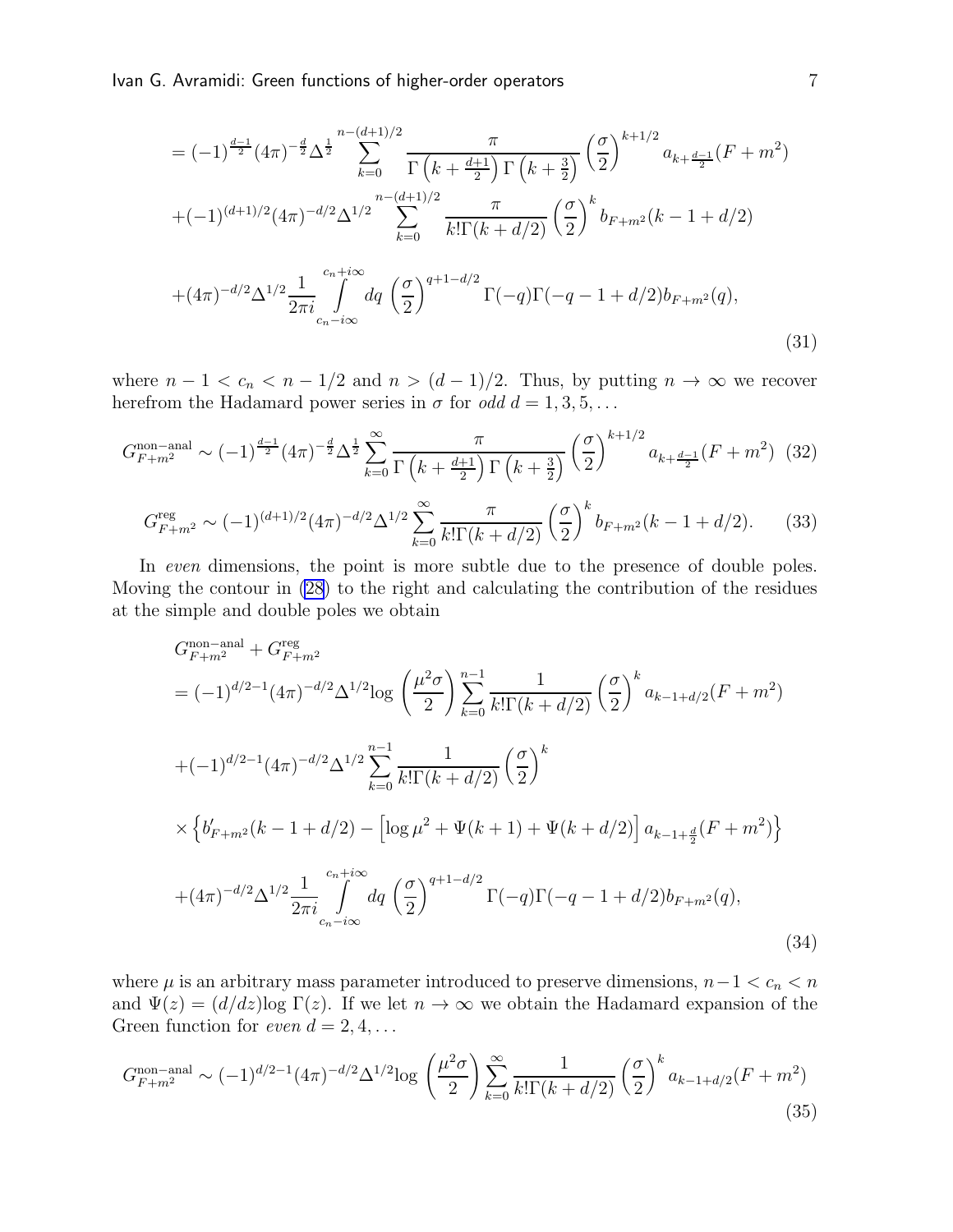<span id="page-8-0"></span>Ivan G. Avramidi: Green functions of higher-order operators and the state of  $8\,$ 

$$
G_{F+m^2}^{\text{reg}} \sim (-1)^{d/2-1} (4\pi)^{-d/2} \Delta^{1/2} \sum_{k=0}^{\infty} \frac{1}{k! \Gamma(k+d/2)} \left(\frac{\sigma}{2}\right)^k \left\{ b'_{F+m^2}(k-1+d/2) - \left[ \log \mu^2 + \Psi(k+1) + \Psi(k+d/2) \right] a_{k-1+\frac{d}{2}}(F+m^2) \right\}
$$
\n(36)

Note that the singular part (which is a polynomial in inverse powers of  $\sqrt{\sigma}$ ) and the non-analytical parts (proportional to  $\sqrt{\sigma}$  and  $\log \sigma$ ) are expressed uniquely only in terms of the local HMDS-coefficients  $a_k(F + m^2)$ , whereas the regular analytical part contains the values of the function  $b_{F+m^2}(q)$  at half-integer positive points and the derivatives of the function  $b_{F+m^2}(q)$  at integer positive points, which are *not* expressible in terms of the local information. These objects are global and cannot be expressed further in terms of the local HMDS-coefficients. However, they can be computed from the eqs. [\(13](#page-4-0)) and ([17](#page-4-0)) almost by the same algorithm as the HMDS-coefficients in terms of the value of the function $b(q)$  at some fixed  $q_0$  (see [[7\]](#page-25-0)).

The regular part of the Green function has a well defined diagonal value and the functional trace. It reads in odd dimensions  $(d = 1, 3, 5, \ldots)$ :

$$
\text{Tr}_{L^2} G_{F+m^2}^{\text{reg}} = (-1)^{(d+1)/2} (4\pi)^{-d/2} \frac{\pi}{\Gamma(d/2)} B_{F+m^2}(d/2 - 1)
$$
\n
$$
\stackrel{m \to \infty}{\sim} (-1)^{(d+1)/2} (4\pi)^{-d/2} \pi \sum_{k \ge 0} \frac{m^{d-2-2k}}{k! \Gamma(d/2 - k)} A_k(F) \tag{37}
$$

and in even dimensions  $(d = 2, 4, 6, \ldots)$ 

$$
\begin{split}\n\text{Tr}_{L^{2}} G_{F+m^{2}}^{reg} &= (-1)^{d/2-1} \frac{(4\pi)^{-d/2}}{\Gamma(d/2)} \left\{ B'_{F+m^{2}}(d/2-1) \right. \\
&\quad - \left[ \log \mu^{2} + \Psi(d/2) - \mathcal{C} \right] A_{d/2-1}(F+m^{2}) \right\} \\
&\stackrel{m \to \infty}{\sim} (-1)^{d/2-1} (4\pi)^{-d/2} \left\{ \sum_{k=0}^{d/2-1} \frac{m^{d-2-2k}}{k!\Gamma(d/2-k)} \left[ \mathcal{C} - \Psi(d/2-k) + \log \frac{m^{2}}{\mu^{2}} \right] A_{k}(F) \right. \\
&\quad + \sum_{k \ge d/2} \frac{(-1)^{k-d/2}}{k!} m^{d-2-2k} \Gamma(k+1-d/2) A_{k}(F) \right\},\n\end{split} \tag{38}
$$

where

$$
B_{F+m^2}(q) = \text{Tr}_{L^2} b_{F+m^2}(q) = \int_M d\text{vol}(x) \text{tr}_V b_{F+m^2}(x, x), \tag{39}
$$

and  $\mathcal{C} = -\Psi(1) = 0.577...$  is the Euler's constant.

Thus, we see that

i) all the singularities of the Green function and the non-analytical parts thereof (proportional to  $\sqrt{\sigma}$  in odd dimensions and to log  $\sigma$  in even dimensions) are determined by the HMDS-coefficients  $a_k(F)$ ;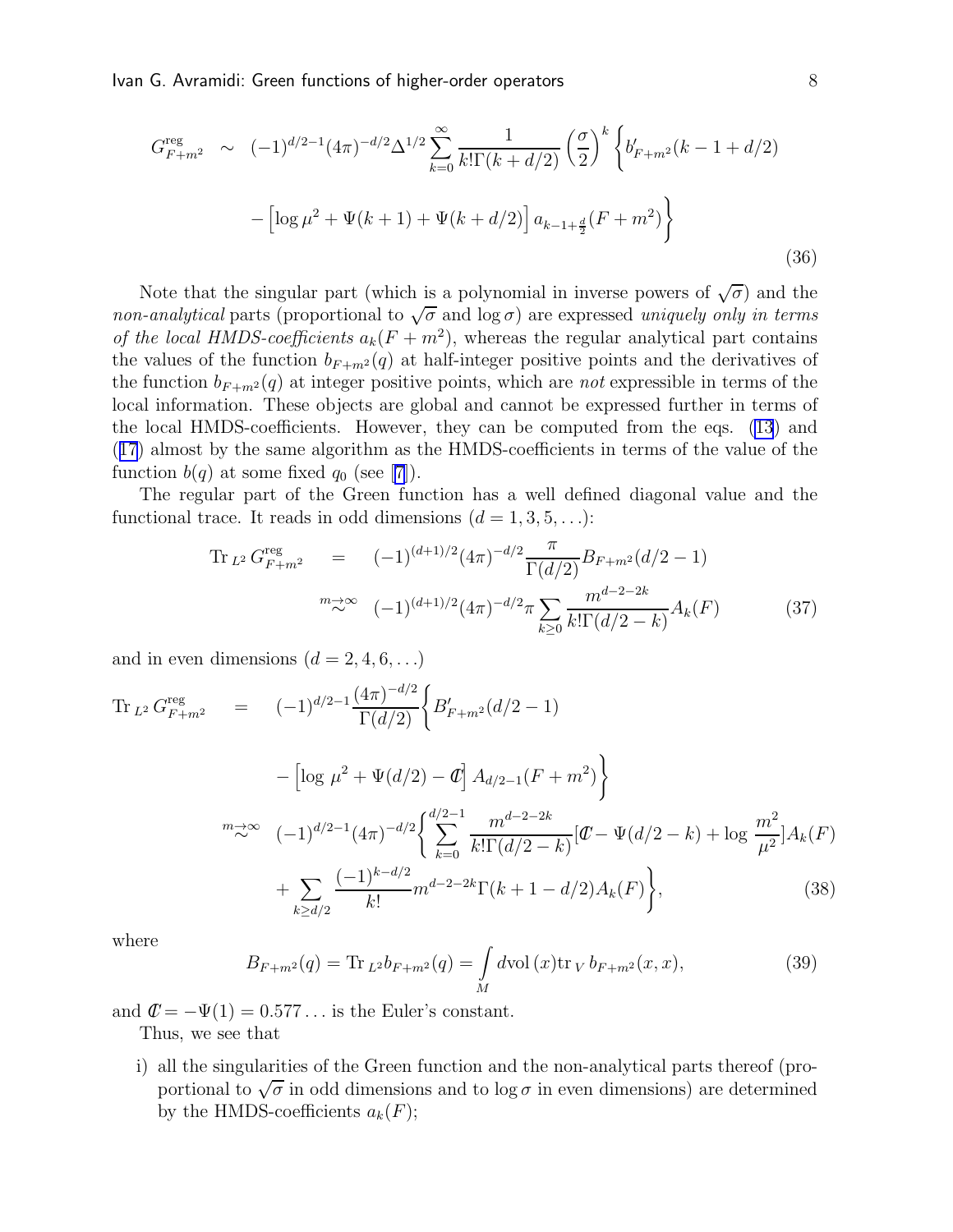- <span id="page-9-0"></span>ii) there are no power singularities, i.e.  $G_{F+m^2}^{\text{sing}} = 0$ , in lower dimensions  $d = 1, 2$ ;
- iii) there is no logarithmic singularity (more generally, no logarithmic part at all) in odd dimensions;
- iv) the regular part depends on the values of the function  $b_{F+m^2}(q)$  at half-integer points and its derivative at integer points and is a global object that cannot be reduced to purely local information like the HMDS-coefficients.

The logarithmic part of the Green function is very important. On the one hand it determines, as usual, the renormalization properties of the regular part of the Green function, i.e. the derivative  $\mu(\partial/\partial\mu)G_{F+m^2}^{\text{reg}}$ . In particular,

$$
\mu \frac{\partial}{\partial \mu} \text{Tr}_{L^2} G_{F+m^2}^{\text{reg}} = \begin{cases} 0 & \text{for odd } d \\ \frac{(4\pi)^{-d/2}}{\Gamma(d/2)} A_{d/2-1}(F+m^2) & \text{for even } d. \end{cases} \tag{40}
$$

On the other hand, it is of crucial importance in studying the Huygens principle. Namely, the absence of the logarithmic part of the Green function is a necessary and sufficient condition for the validity of the Huygens principle for hyperbolic operators [\[17, 18](#page-25-0), [19](#page-25-0)]. The HMDS-coefficients and, therefore, the logarithmic part of the Green function are defined for the hyperbolic operators just by analytic continuation from the elliptic case. Thus, the condition of the validity of Huygens principle reads

$$
\sum_{k=0}^{\infty} \frac{\Gamma(d/2)}{k!\Gamma(k+d/2)} \left(\frac{\sigma}{2}\right)^k a_{k-1+d/2}(F+m^2) = 0,
$$
\n(41)

or,by using  $(21)$  $(21)$ ,

$$
\sum_{k=0}^{\infty} \sum_{n=0}^{k-1+d/2} \frac{\Gamma(d/2)}{k! n! \Gamma(k-n+d/2)} \left(\frac{\sigma}{2}\right)^k m^{2(k-n)} a_n(F) = 0,
$$
\n(42)

By expanding this equation in covariant Taylor series using the methods of [\[7\]](#page-25-0) one can obtain an infinite set of local conditions for validity of the Huygens principle.

$$
\sum_{k=0}^{[n/2]} \frac{n! \Gamma(d/2)}{4^k k! (n-2k)! \Gamma(k+d/2)} (\vee^k g) \vee \langle n-2k | a_{k-1+d/2} (F+m^2) \rangle = 0, \qquad (43)
$$

where  $\vee$  is the exterior symmetric tensor product, g is the metric tensor on the tangent bundle and  $\langle n | a_k \rangle$  denotes the diagonal value of the symmetrized covariant derivative of*n*-th order [[7\]](#page-25-0). More explicitly,

$$
[a_{d/2-1}(F+m^2)] = 0,\t\t(44)
$$

$$
[\nabla_{\mu} a_{d/2-1}(F+m^2)] = 0,\t\t(45)
$$

$$
[\nabla_{(\mu}\nabla_{\nu)}a_{d/2-1}(F+m^2)] + \frac{1}{2d}g_{\mu\nu}[a_{d/2}(F+m^2)] = 0,
$$
\n(46)

where the square brackets denote the diagonal value of two-point quantities:  $[f(x, x')]$  $f(x, x)$ .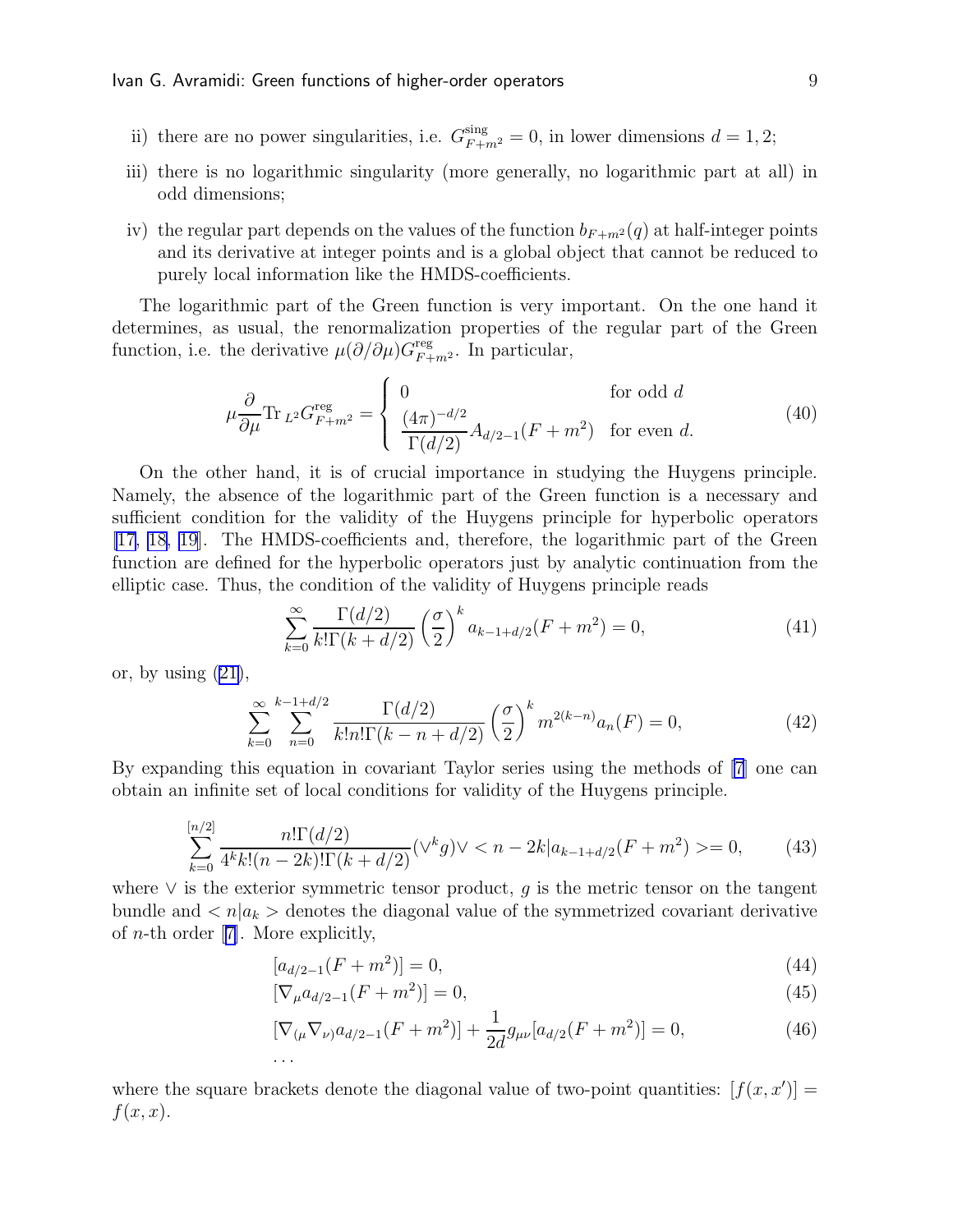# <span id="page-10-0"></span>III HIGHER ORDER OPERATORS

Let us now describe in detail the class of higher order operators we are going to study. We consider again a Riemannian manifold  $(M, q)$  and a vector bundle  $V(M)$  with a connection  $\nabla$ . Let  $\mathcal{A}_{(i)}$ ,  $(i = 1, ..., N)$  be a set of different smooth sections of the vector bundle  $T^*M \otimes \text{End}(V)$ . They define a set of *different* connections

$$
\nabla_{(i)} = \nabla + \mathcal{A}_{(i)} \tag{47}
$$

on the vector bundle  $V(M)$ , and therefore, a set of different generalized Laplacians

$$
\begin{array}{rcl}\n\Box_i & = & \text{tr}_g \nabla_{(i)} \nabla_{(i)} = g^{\mu\nu} (\nabla_\mu + \mathcal{A}_{(i)\,\mu}) (\nabla_\nu + \mathcal{A}_{(i)\,\nu}) \\
\\
& = & \Box + g^{\mu\nu} (\mathcal{A}_{(i)\mu} \nabla_\nu + \nabla_\nu \mathcal{A}_{(i)\mu}) + g^{\mu\nu} \mathcal{A}_{(i)\mu} \mathcal{A}_{(i)\nu}.\n\end{array} \tag{48}
$$

Let, further,  $Q_i$  be a set of different smooth sections of the vector bundle End(V). Then, we define a set of *different* Laplace type operators

$$
F_i = -\Box_i + Q_i \tag{49}
$$

and a higher order operator of a special form

$$
H = (F_N + m^2) \cdots (F_2 + m^2)(F_1 + m^2). \tag{50}
$$

### III.1 Algebraical reduction to Laplace type operators

We are going to study the Green function  $G_{H-\lambda}(x, x')$  of the higher order operator  $H-\lambda$ , where  $\lambda$  is an arbitrary sufficiently

large negative constant. To do this, we show, first, that the Green operator  $G_{H-\lambda}$  =  $(H - \lambda)^{-1}$  can be reduced to the Green operator of an auxiliary Laplace type operator. This will mean that the Green function of the higher order differential operator will be reduced to the Green function of a *second-order* differential operator of Laplace type, which is described in previous section.

**Theorem 1** Let  $F_i$ ,  $(i = 1, ..., N)$ , be some positive elliptic operators and H be an operator defined by

$$
H = (F_N + m^2) \cdots (F_2 + m^2)(F_1 + m^2),
$$
\n(51)

where m is a sufficiently large constant. Let  $I_{N-1}$  be the unit  $(N-1) \times (N-1)$  matrix and  $O_{N-1}$  be the square  $(N-1) \times (N-1)$  null matrix. Let P and  $\Pi$  be square  $N \times N$ matrices defined by the following block form

$$
P = \begin{pmatrix} 0 & I_{N-1} \\ \lambda & 0 \end{pmatrix}, \qquad \Pi = \frac{\partial}{\partial \lambda} P = \begin{pmatrix} 0 & O_{N-1} \\ 1 & 0 \end{pmatrix}, \tag{52}
$$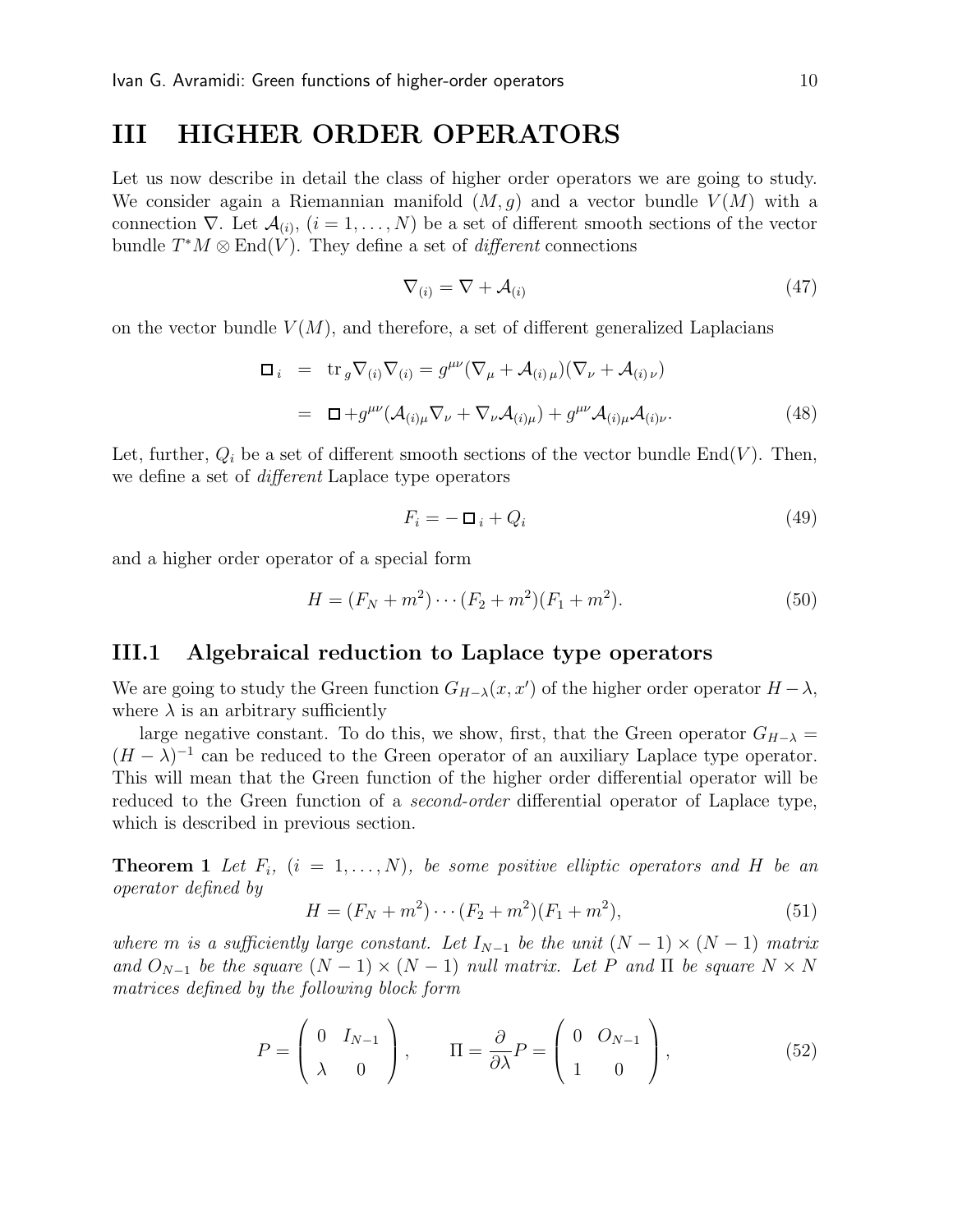<span id="page-11-0"></span>where  $\lambda$  is a constant, and let  $\widetilde{F} = F_1 \oplus \cdots \oplus F_N$  be a  $N \times N$  diagonal matrix formed by the operators  $F_i$ 

$$
\widetilde{F} = \begin{pmatrix} F_1 & \dots & 0 \\ \vdots & \ddots & \vdots \\ 0 & \dots & F_N \end{pmatrix}
$$
\n(53)

Let  $\mathcal F$  be an operator defined by

$$
\mathcal{F} = \tilde{F} - P. \tag{54}
$$

Let  $G_{H-\lambda}$  and  $G_{\mathcal{F}+m^2}$  be the Green operators of the operators  $(H - \lambda)$  and  $(\mathcal{F} + m^2)$ satisfying the equations

$$
(H - \lambda)G_{H - \lambda} = 1\tag{55}
$$

and

$$
(\mathcal{F} + m^2)G_{\mathcal{F} + m^2} = 1.
$$
\n<sup>(56)</sup>

Then there holds

$$
G_{H-\lambda} = \text{tr} \, \Pi \, G_{\mathcal{F}+m^2},\tag{57}
$$

$$
\frac{\partial}{\partial m^2} G_{H-\lambda} = -\frac{\partial}{\partial \lambda} \text{tr} \, G_{\mathcal{F}+m^2},\tag{58}
$$

**Proof.** Let us introduce some auxiliary operators

$$
Z_1 = G_{H-\lambda}
$$
  
\n
$$
Z_2 = (F_1 + m^2)Z_1
$$
  
\n
$$
\vdots
$$
  
\n
$$
Z_N = (F_{N-1} + m^2)Z_{N-1}.
$$
\n(59)

Then the equation (55) can be rewritten as

$$
(F_N + m^2)Z_N - \lambda G_{H-\lambda} = 1.
$$
\n(60)

Let us collect the operators  $Z_i$  in a column-vector

$$
Z = \begin{pmatrix} Z_1 \\ \vdots \\ Z_N \end{pmatrix} \tag{61}
$$

The Green operator  $G_{H-\lambda}$  is the first component of the vector Z and can be obtained by multiplying with the row-vector  $\Pi_1^{\dagger} = (1, 0, \dots, 0)$ 

$$
G_{H-\lambda} = \Pi_1^{\dagger} Z. \tag{62}
$$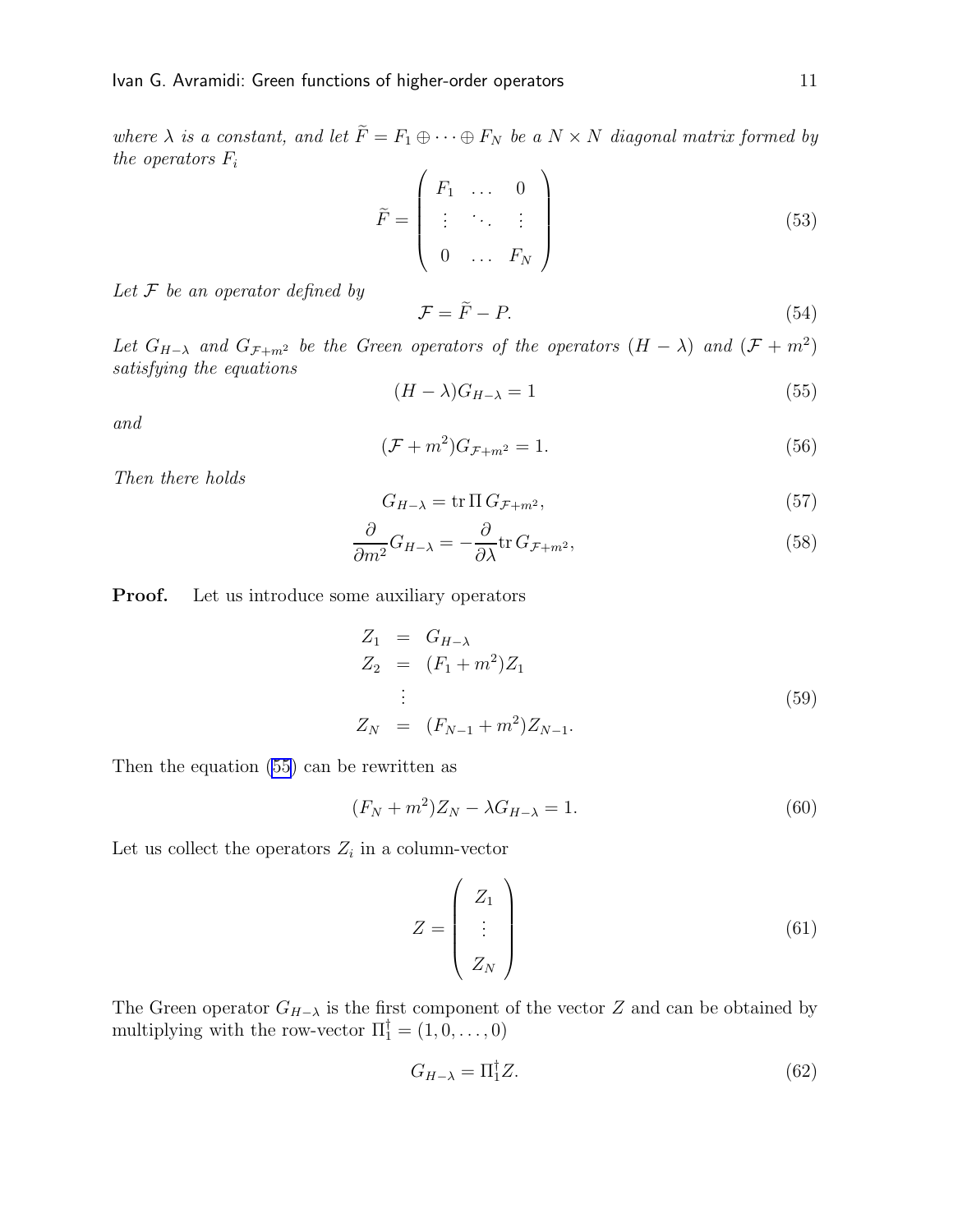Further, let us define another column-vector

$$
\Pi_N = \begin{pmatrix} 0 \\ \vdots \\ 0 \\ 1 \end{pmatrix}, \tag{63}
$$

so that

$$
\Pi = \Pi_N \otimes \Pi_1^\dagger. \tag{64}
$$

It is not difficlut to show that the equations([59\)](#page-11-0) can be rewritten in a matrix form

$$
(\mathcal{F} + m^2)Z = \Pi_N. \tag{65}
$$

Using the Green operator  $G_{\mathcal{F}+m^2}$  of the operator  $(\mathcal{F}+m^2)$  we obtain

$$
Z = G_{\mathcal{F} + m^2} \Pi_N. \tag{66}
$$

Finally, from [\(62](#page-11-0)) by taking into account (64) we get the Green operator  $G_{H-\lambda}$ 

$$
G_{H-\lambda} = \Pi_1^{\dagger} G_{\mathcal{F}+m^2} \Pi_N = \text{tr} \Pi G_{\mathcal{F}+m^2},\tag{67}
$$

which proves the eq. [\(57](#page-11-0)). To prove eq. [\(58\)](#page-11-0) we note that

$$
\frac{\partial}{\partial \lambda} \text{tr} \, G_{\mathcal{F}+m^2} = -\text{tr} \, G_{\mathcal{F}+m^2} \frac{\partial \mathcal{F}}{\partial \lambda} G_{\mathcal{F}+m^2}
$$
\n
$$
= -\text{tr} \, \Pi \, G_{\mathcal{F}+m^2}^2. \tag{68}
$$

Further, from the definition of the Green operator we have, obviosly,

$$
\frac{\partial}{\partial m^2} \text{tr} \, \Pi \, G_{\mathcal{F} + m^2} = -\text{tr} \, \Pi \, G_{\mathcal{F} + m^2}^2. \tag{69}
$$

Comparing (68) and (69) and using the eq. (67) we convince ourselves that eq.([58\)](#page-11-0) is correct too.

Let us make some remarks. First, 'tr′ denotes here the usual matrix trace and has nothing to do with the trace over the bundle indices which are left intact. Second, the operator  $\tilde{F}$  has, obviously, the form

$$
\tilde{F} = -\tilde{\Box} + \tilde{Q},\tag{70}
$$

where  $\tilde{\Box} = \Box_1 \oplus \cdots \oplus \Box_N$  and  $\tilde{Q} = Q_1 \oplus \cdots \oplus Q_N$  have the same diagonal structure. **Obviously** 

$$
\widetilde{\Box} = \operatorname{tr}_g \widetilde{\nabla} \widetilde{\nabla} \tag{71}
$$

where  $\widetilde{\nabla} = \nabla_1 \oplus \cdots \oplus \nabla_N$  is a new connection which also has the same diagonal structure. Therefore, the operator  $\mathcal F$  reads

$$
\mathcal{F} = -\tilde{\mathbf{L}} + Q - P. \tag{72}
$$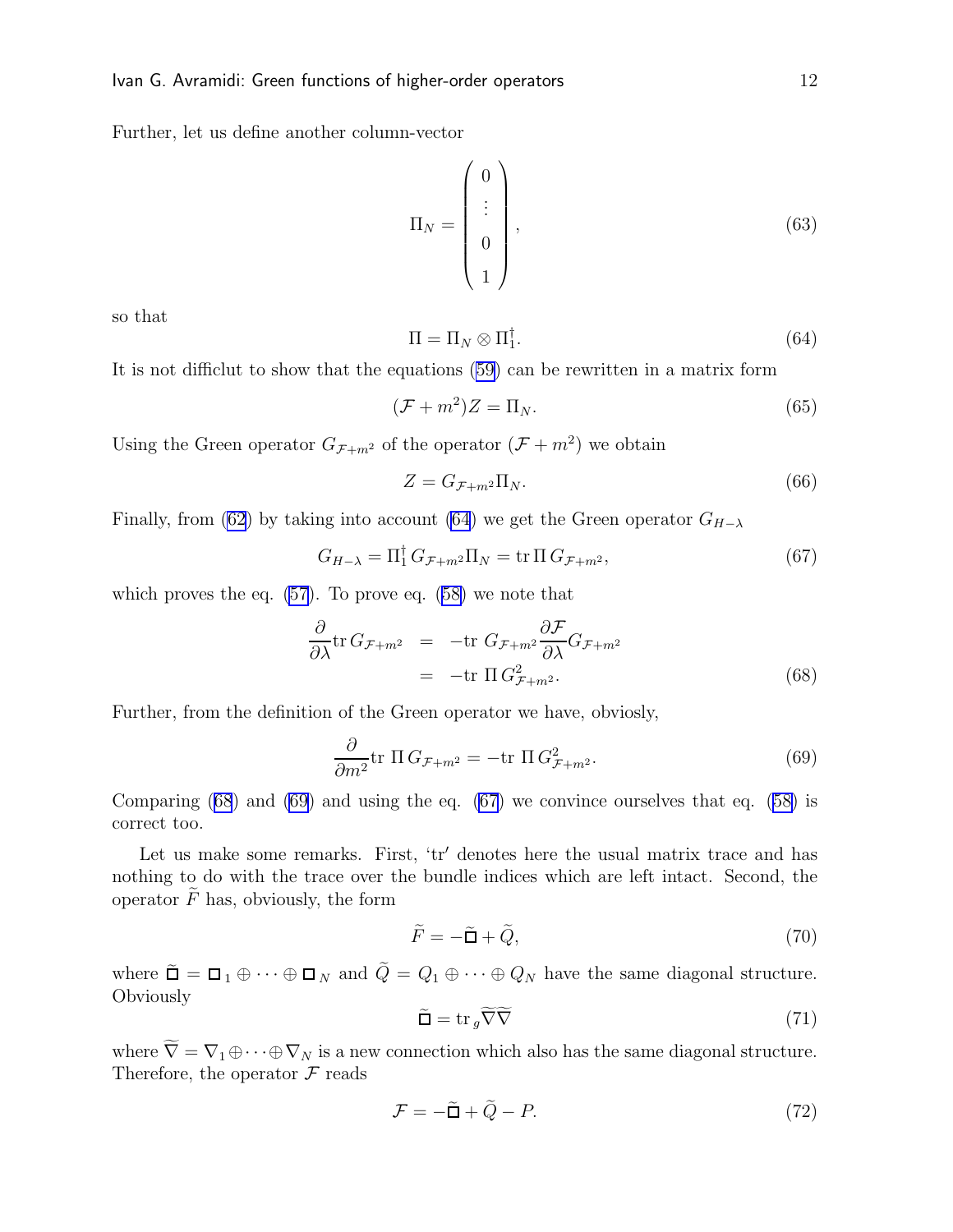<span id="page-13-0"></span>Remember that the matrix P is constant. Thus, both the operator  $\tilde{F}$  and F are secondorder elliptic Laplace type differential operators. However, the operator  $\mathcal F$  is not self*adjoint* because the matrix P is not symmetric. In spite of this, the operator  $(F + m^2)$ for sufficiently large  $m$  is non-degenerate, i.e. there exists a well defined Green operator  $G_{\mathcal{F}+m^2}$ , which justifies made assumptions.

### III.1.1 Properties of the matrix  $P$

The matrix P plays the role of the matrix term and is of great importance in further considerations. That is why, we state below some important properties of it.

First of all, we note that the matrix  $\Pi$  is nilpotent

$$
\Pi^2 = 0\tag{73}
$$

and, of course, degenerate. The matrix  $P$  is not degenerate. The matrix  $P$  as well as its powers belong to the class of two-diagonal matrices. We compute first the powers of this matrix.

$$
P = \begin{pmatrix} 0 & I_{N-1} \\ \lambda & 0 \end{pmatrix}, \quad P^2 = \begin{pmatrix} 0 & I_{N-2} \\ \lambda I_2 & 0 \end{pmatrix}, \ \cdots, \ P^{N-1} = \begin{pmatrix} 0 & 1 \\ \lambda I_{N-1} & 0 \end{pmatrix}, \tag{74}
$$

$$
P^N = \lambda I_N. \tag{75}
$$

It is also not difficult to show that

$$
\det(z - P) = z^N - \lambda. \tag{76}
$$

Therefore, the eigenvalues  $p_i$  of the matrix P are just the N-th roots of  $\lambda$ 

$$
p_j = (-\lambda)^{1/N} e^{i \pi (2j-1)/N}, \qquad j = 1, ..., N,
$$
 (77)

where  $|\arg(-\lambda)| < \pi$ . The roots  $p_j$  lie on the circle  $|z| = |\lambda|^{1/N}$ .

The higher powers of the matrix  $P$  are expressed in terms of the lower order powers (74) and (75)

$$
P^{iN+j} = \lambda^i P^j,\tag{78}
$$

where  $j = 0, 1, 2, \ldots, N - 1$  and  $i = 0, 1, 2, \ldots$  Using these formulas we find that for any function  $f(z)$  that is analytic at the points  $p_i(\lambda)$  there holds

$$
f(P) = \frac{1}{2\pi i} \int_{C_P} dz f(z) (z - P)^{-1}
$$
  
= 
$$
\sum_{j=0}^{N-1} \beta_{N-1-j}(\lambda; f) P^j
$$
 (79)

where

$$
\beta_n(\lambda; f) = \frac{1}{2\pi i} \int_{C_P} dz \, \frac{z^n}{z^N - \lambda} f(z) \tag{80}
$$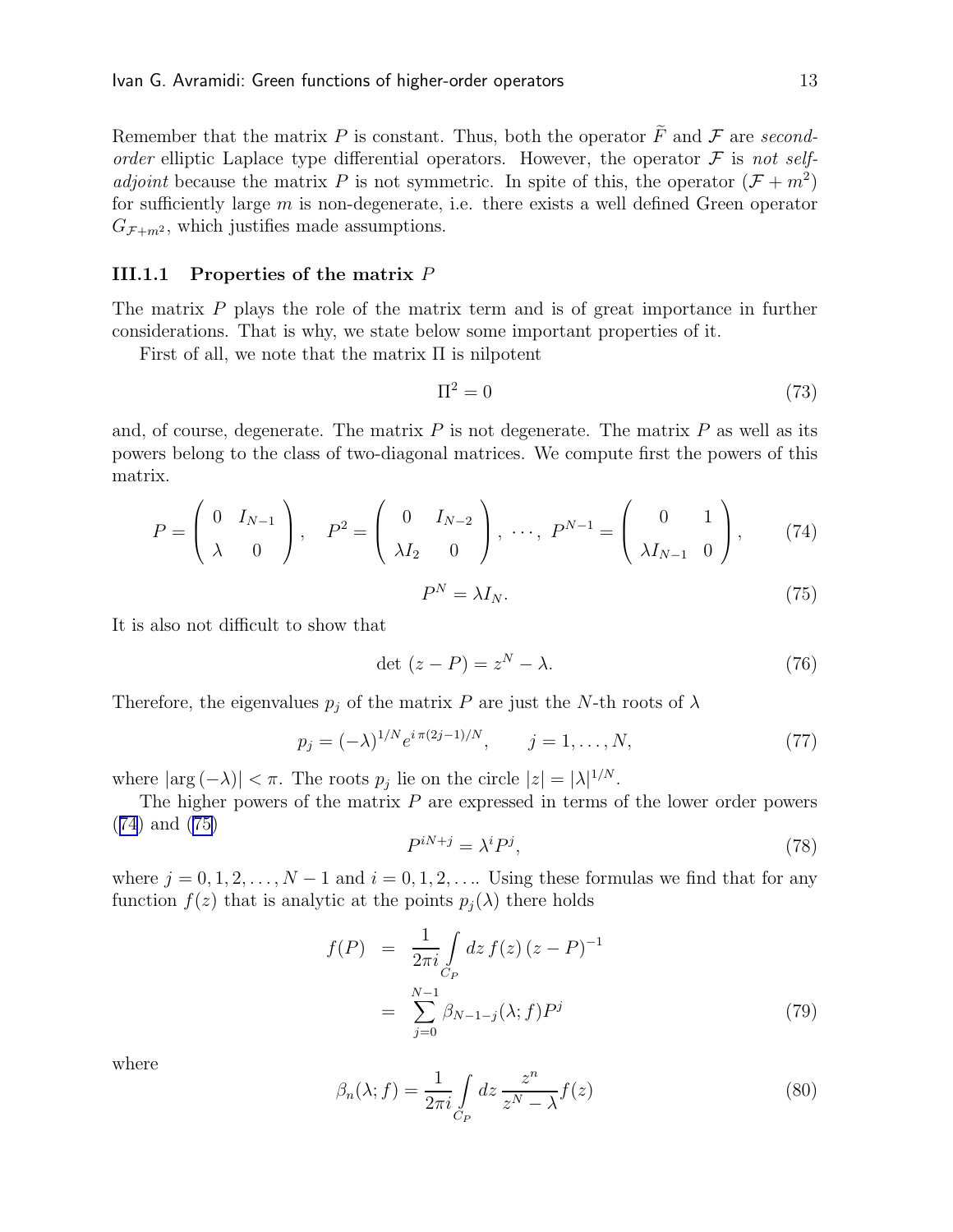<span id="page-14-0"></span>and the contour  $C_P$  goes counter-clockwise around the points  $p_j$  in such a way that it does not contain the singularities of the function  $f(z)$  — inside the contour  $C_P$  there must be no other singularities except for the points  $p_j$ . Evidently, the coefficients  $\beta_n(\lambda; f)$  possess the following 'periodicity' property

$$
\beta_{n+kN}(\lambda; f) = \lambda^k \beta_n(\lambda; f), \qquad k = 0, 1, 2, \dots,
$$
\n(81)

so that there are essentially only N independent coefficients  $\beta_0, \beta_1, \ldots, \beta_{N-1}$ .

Theeqs.  $(79)$  $(79)$  and  $(85)$  determine any function of the matrix P. In particular, using the traces of the powers of the matrix P

$$
\text{tr } P^n = \begin{cases} N\lambda^i & \text{for } n = i, i = 0, 1, 2, \dots, \\ 0 & \text{otherwise} \end{cases} \tag{82}
$$

we can compute the trace of any function of P

$$
\text{tr } f(P) = N\beta_{N-1}(\lambda; f). \tag{83}
$$

More generally,

$$
\text{tr } P^n f(P) = N\beta_{N-1+n}(\lambda; f). \tag{84}
$$

Herefrom we obtain the coefficients  $\beta_n(\lambda; f)$ 

$$
\beta_n(\lambda; f) = \frac{1}{N\lambda} \sum_{j=1}^N p_j^{n+1} f(p_j)
$$
  
= 
$$
-\frac{1}{N} (-\lambda)^{(n-N+1)/N} \sum_{j=1}^N e^{i \pi (2j-1)(n+1)/N} f(p_j)
$$
(85)

From (82), it follows, in particular,

$$
\sum_{j=1}^{N} p_j^n = 0 \qquad \text{for } n \neq 0, \pm N, \pm 2N, \dots
$$
 (86)

Moreover, using the definition [\(52](#page-10-0)) we calculate the traces of the product of the powers of the matrix  $P$  with the matrix  $\Pi$ 

$$
\text{tr } \Pi \, P^n = \frac{1}{(n+1)} \frac{\partial}{\partial \lambda} \text{tr } P^{n+1} = \begin{cases} \lambda^i & \text{for } n = iN + N - 1, \ i = 0, 1, 2, \dots, \\ 0 & \text{otherwise} \end{cases} \tag{87}
$$

By using the equation

$$
\frac{\partial}{\partial \lambda} \text{tr } f(P) = \text{tr } \frac{\partial P}{\partial \lambda} f'(P) \tag{88}
$$

where $f'(z) = (\partial/\partial z) f(z)$ , and the eq. ([52](#page-10-0)) or using directly the eq. (87) we calculate the trace of the product of the function  $f(P)$  with the matrix  $\Pi$ 

tr 
$$
\Pi f(P) = \beta_0(\lambda; f) = -\frac{1}{N}(-\lambda)^{-(N-1)/N} \sum_{j=1}^{N} e^{i \pi (2j-1)/N} f(p_j).
$$
 (89)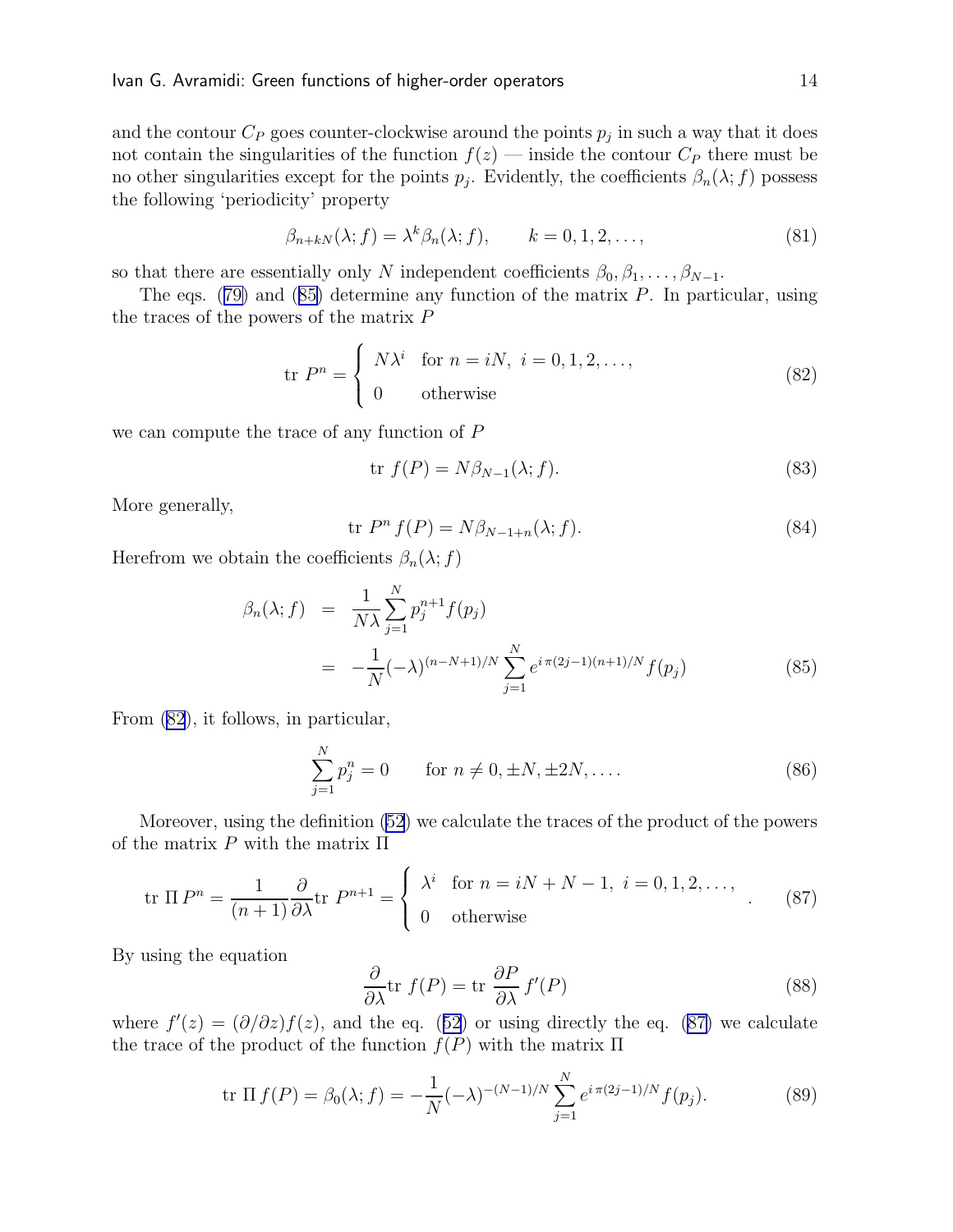<span id="page-15-0"></span>More generally, one can obtain also

$$
\text{tr }\Pi(z - P)^{-1} = -\frac{\partial}{\partial \lambda} \text{log det } (z - P) = \frac{1}{z^N - \lambda} \tag{90}
$$

as well as

$$
\text{tr } \Pi \, e^{tP} = \frac{1}{2\pi i} \int\limits_{C_P} dz \frac{e^{tz}}{z^N - \lambda} = -\frac{1}{N} (-\lambda)^{-(N-1)/N} \sum\limits_{j=1}^N e^{i\pi (2j-1)/N} e^{tp_j}.\tag{91}
$$

In the next section we will need also the following lemma, which is actually a generalization of the eq. [\(82](#page-14-0)).

**Lemma 1** Let P and  $\Pi$  be the  $N \times N$  matrices defined by [\(52](#page-10-0)) and  $B_1, \ldots, B_{N-2}$  be arbitrary diagonal matrices. Then for any  $k \le N-2$  and arbitrary non-negative integers  $n_1, \ldots, n_k$  satisfying the condition  $n_1 + \cdots + n_k \leq N-2$  there holds

$$
\text{tr } \Pi B_1 P^{n_1} B_2 P^{n_2} \cdots B_k P^{n_k} = 0. \tag{92}
$$

#### III.1.2 Properties of the symbol  $\sigma(\mathcal{F})$

Let us consider now the symbol  $\sigma(\mathcal{F})$  of the operator  $\mathcal{F}$ . It has the form

$$
\sigma(\mathcal{F}) = \sigma(\tilde{F}) - P,\tag{93}
$$

where  $\sigma(F)$  is a diagonal matrix.

That is why let us consider the following matrix

$$
M \equiv \tilde{\mu} - P,\tag{94}
$$

where  $\tilde{\mu} = \mu_1 \oplus \cdots \oplus \mu_N$  is a diagonal matrix with some constants  $\mu_j$  on the diagonal. Note that the matrices  $\tilde{\mu}$  and P do not commute with each other  $[\tilde{\mu}, P] \neq 0$ .

We are interested in the eigenvalues  $q_j$  of the matrix M. It is not difficult to calculate

$$
\text{tr } M^n = \text{tr } \tilde{\mu}^n = \sum_{j=1}^N \mu_j^n, \qquad (n = 1, 2, \dots, N - 1)
$$
 (95)

$$
\text{tr } M^N = \sum_{j=1}^N \mu_j^N + (-1)^N N \lambda,\tag{96}
$$

$$
\det(z - M) = \prod_{j=1}^{N} (z - \mu_j) - (-1)^N \lambda.
$$
 (97)

Thus the eigenvalues  $q_j$  of the matrix M are determined either from one algebraical equation of N-th order

$$
(\mu_1 - z) \cdots (\mu_N - z) - \lambda = 0 \tag{98}
$$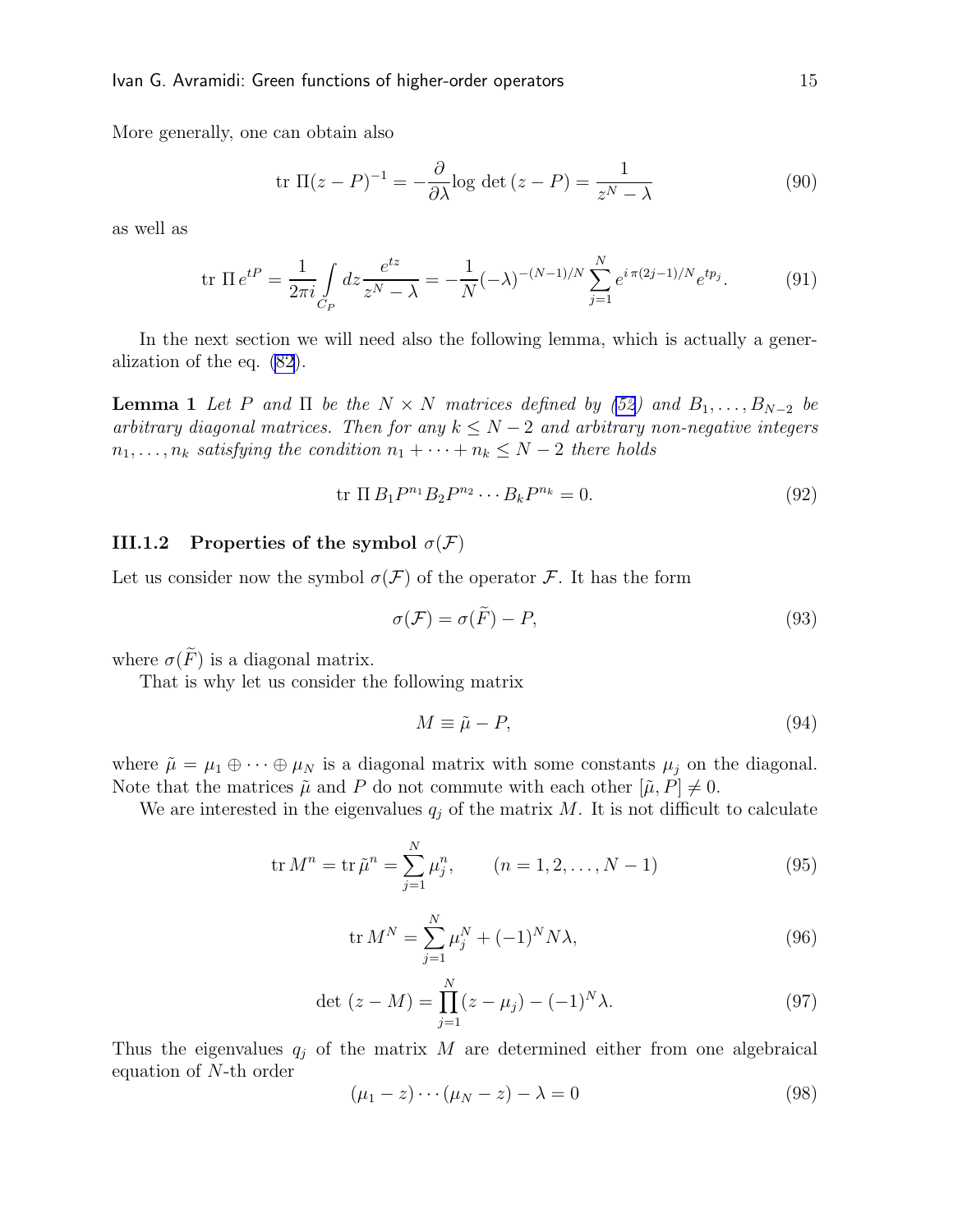<span id="page-16-0"></span>or from the system of  $N$  equations

$$
q_1 + \dots + q_N = \sum_{j=1}^N \mu_j \tag{99}
$$

$$
q_1^{N-1} + \dots + q_N^{N-1} = \sum_{j=1}^N \mu_j^{N-1} \tag{100}
$$

$$
q_1^N + \dots + q_N^N = \sum_{j=1}^N \mu_j^N + (-1)^N N \lambda.
$$
 (101)

This enables one to calculate the traces

$$
\text{tr } f(M) = \sum_{j=1}^{N} f(q_j). \tag{102}
$$

One can get also analogous to [\(80\)](#page-13-0) integral representation

$$
\text{tr } f(M) = \frac{1}{2\pi i} \int_{C_M} dz \, f(z) \frac{A(z, \mu, \lambda)}{(z - \mu_1) \cdots (z - \mu_N) - (-1)^N \lambda} \tag{103}
$$

where  $C_M$  is a counter-clockwise contour around the spectrum of the matrix  $M$  and

$$
A(z, \mu, \lambda) = \sum_{j=1}^{N} \prod_{k=1; k \neq j}^{N} (z - q_k)
$$
 (104)

is a polynomial of order  $(N-1)$ .

Further, by using the equation

$$
\frac{\partial}{\partial \lambda} \text{tr } f(M) = \text{tr } \frac{\partial M}{\partial \lambda} f'(M), \qquad (105)
$$

where  $f'(z) = (\partial/\partial z) f(z)$ , and the obvious equation

$$
\frac{\partial}{\partial \lambda}M = -\Pi,\tag{106}
$$

whichfollows from the definition of the matrix  $M$  and the eq. ([52\)](#page-10-0), we calculate the trace of the product of the function  $f'(M)$  with the matrix  $\Pi$ 

$$
\operatorname{tr} \Pi f'(M) = -\frac{\partial}{\partial \lambda} \operatorname{tr} f(M). \tag{107}
$$

Using the eqs. [\(95\)](#page-15-0) and([96](#page-15-0)) we get, in particular

$$
\text{tr } \Pi \, M^n \ = \ -\frac{1}{n+1} \frac{\partial}{\partial \lambda} \text{tr } M^{n+1} = 0 \qquad \text{for } n = 0, 1, \dots, N-2 \tag{108}
$$

$$
\text{tr } \Pi \, M^{N-1} \quad = \quad -\frac{1}{N} \frac{\partial}{\partial \lambda} \text{tr } \, M^N = (-1)^{N-1}.
$$
\n(109)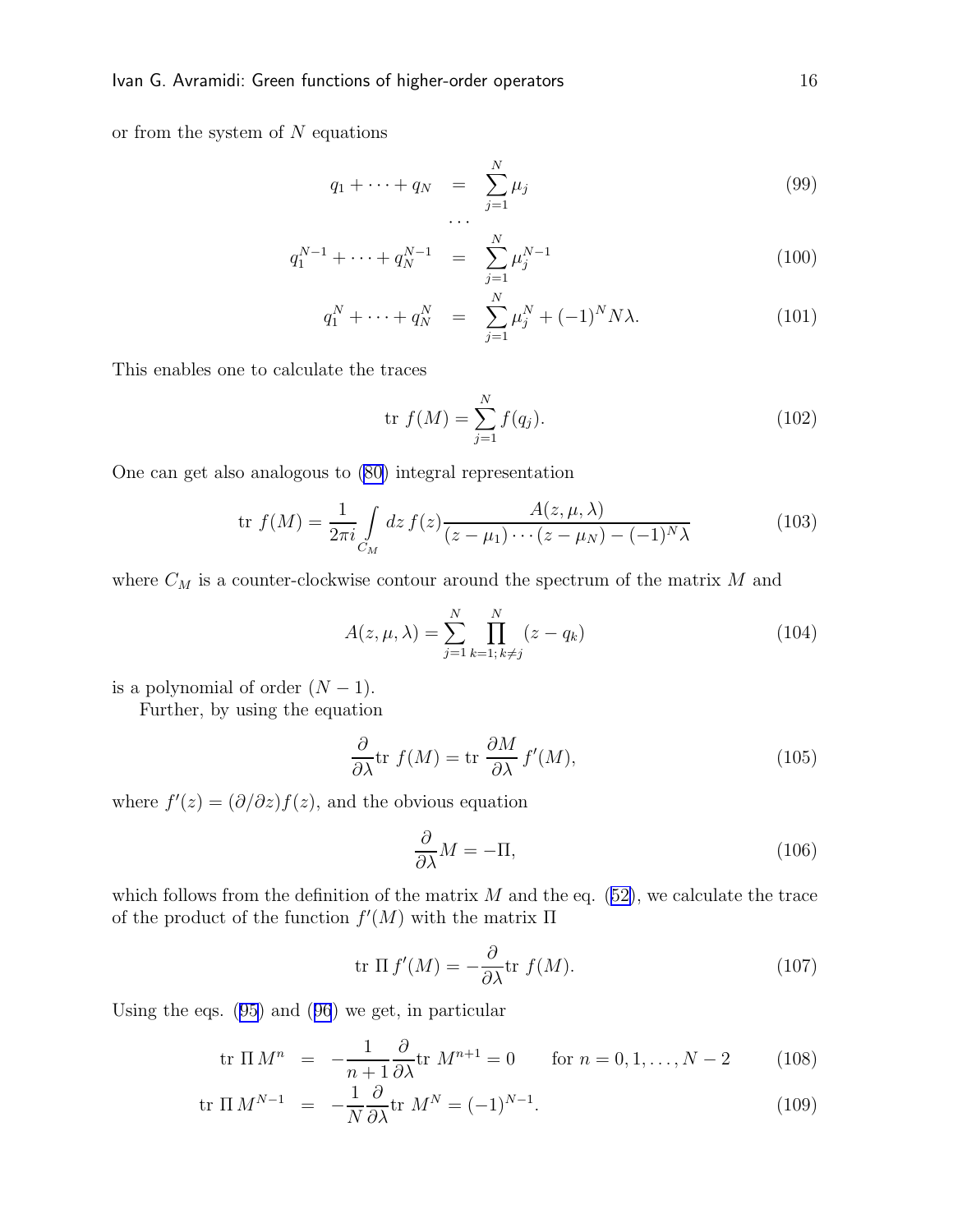Notethat ([108\)](#page-16-0) is a particular case of the eq. [\(92\)](#page-15-0). Further, from  $(99) - (101)$  $(99) - (101)$  one obtains

$$
\sum_{j=1}^{N} \frac{\partial q_j}{\partial \lambda} q_j^n = 0 \quad \text{for } n = 0, 1, 2, \dots, N-2.
$$
 (110)

$$
\sum_{j=1}^{N} \frac{\partial q_j}{\partial \lambda} q_j^{N-1} = (-1)^N.
$$
\n(111)

Further, we get also

$$
\text{tr } \Pi \left( z - M \right)^{-1} = \frac{\partial}{\partial \lambda} \log \det \left( z - M \right) = \frac{(-1)^{N-1}}{(z - \mu_1) \cdots (z - \mu_N) - (-1)^N \lambda},\tag{112}
$$

$$
\text{tr } \Pi \, M^{-k} = \frac{(-1)^N}{(k-1)!} \left( \frac{\partial}{\partial z} \right)^{k-1} \frac{1}{(z - \mu_1) \cdots (z - \mu_N) - (-1)^N \lambda} \bigg|_{z=0},\tag{113}
$$

tr 
$$
\Pi M^k = -\frac{1}{\Gamma(k - N + 2)} \left( \frac{\partial}{\partial y} \right)^{k - N + 1} \frac{1}{(y\mu_1 - 1) \cdots (y\mu_N - 1) - y^N \lambda} \Big|_{y=0}
$$
 (114)

Note that for  $k \leq N - 2$  the last equation gives zero in accordance with [\(109\)](#page-16-0).

This leads to a very simple and convenient representation

$$
\text{tr } \Pi \, f(M) = (-1)^{N-1} \frac{1}{2\pi i} \int_{C_M} dz \, \frac{f(z)}{(z - \mu_1) \cdots (z - \mu_N) - (-1)^N \lambda} \tag{115}
$$

We will need also, in particular, the following formula

$$
\text{tr}\,\Pi\,e^{-tM} = (-1)^{N-1}\frac{1}{2\pi i} \int\limits_{C_M} dz \frac{e^{-tz}}{(z-\mu_1)\cdots(z-\mu_N)-(-1)^N\lambda}
$$
\n
$$
= \frac{1}{t}\frac{\partial}{\partial\lambda}\text{tr}\,e^{-tM} = -\sum_{j=1}^N \frac{\partial q_j}{\partial\lambda}e^{-tq_j}.
$$
\n(116)

From([108](#page-16-0)) it follows that this function is of order  $O(t^{N-1})$  as  $t \to 0$ . Using eq. ([98\)](#page-15-0) we obtain

$$
\frac{\partial q_j}{\partial \lambda} = -\left\{ \sum_{k=1}^N \prod_{i=1; i \neq k}^N (\mu_i - q_j) \right\}^{-1}.
$$
\n(117)

In particular case  $\lambda = 0$  we have

$$
q_j\bigg|_{\lambda=0} = \mu_j,\tag{118}
$$

hence,

$$
\left. \frac{\partial q_j}{\partial \lambda} \right|_{\lambda=0} = - \prod_{k=1; \, k \neq j}^N \frac{1}{(\mu_k - \mu_j)} \tag{119}
$$

and

$$
\text{tr}\,\Pi\,e^{-tM}\bigg|_{\lambda=0} = \sum_{j=1}^{N} e^{-t\mu_j} \prod_{k=1;\,k\neq j}^{N} \frac{1}{(\mu_k - \mu_j)}.\tag{120}
$$

These formulas will be useful when studying the heat kernel for the operator  $\mathcal{F}$ .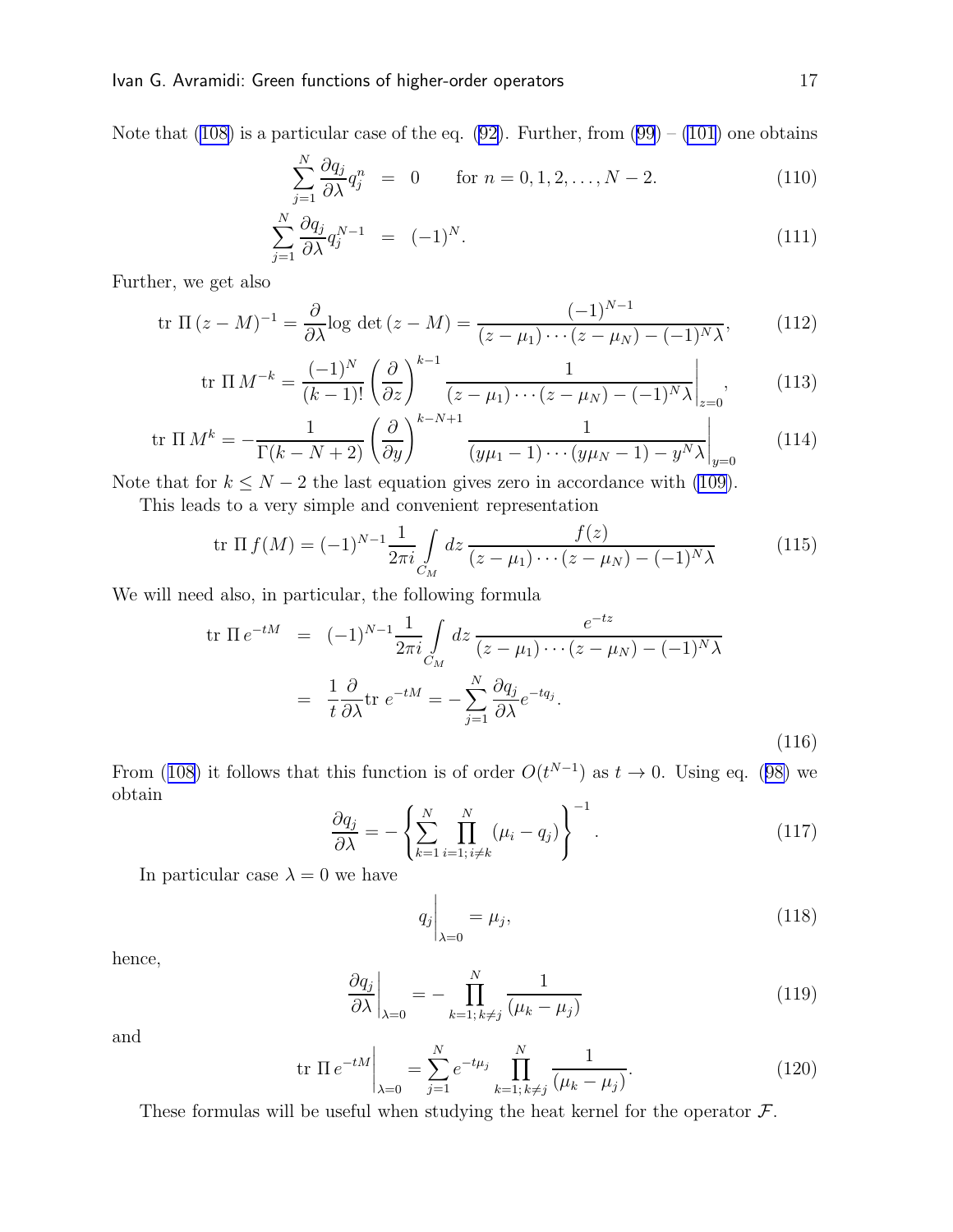### <span id="page-18-0"></span>III.2 Green function of the operator  $H - \lambda$

This shows that the problem is reduced to a Laplace type operator  $\mathcal F$  with an additional matrix structure. Using the usual heat kernel representation for the Green function  $\mathcal G$  of theLaplace type operator  $\mathcal F$  we have from eq. ([57](#page-11-0))

### Corollary 1

$$
G_{H-\lambda} = \int_{0}^{\infty} dt \, e^{-tm^2} \text{tr} \, \Pi \, \exp(-t\mathcal{F}), \tag{121}
$$

or in the kernel form

$$
G_{H-\lambda} = (4\pi)^{-d/2} \Delta^{1/2} \int_{0}^{\infty} dt \, t^{-d/2} \, \exp\left(-tm^2 - \frac{\sigma}{2t}\right) \omega_{\mathcal{F}}(t),\tag{122}
$$

where

$$
\omega_{\mathcal{F}}(t) = \text{tr} \, \Pi \, \Omega_{\mathcal{F}}(t),\tag{123}
$$

 $\Omega_{\mathcal{F}}(t) = \Omega_{\mathcal{F}}(t|x, x')$  is the transfer function of the operator  $\mathcal{F}$  [\(54](#page-11-0)).

Thus we see that there is analogous heat kernel representation for the Green function of higher-order operator  $H - \lambda$  with a new 'transfer function'  $\omega_{\mathcal{F}}(t)$ .

#### III.2.1 Power of a Laplace type operator

The simplest case is, of course, the case of equal potential terms  $Q_j$  and the connections  $\nabla^{(i)}$ , i.e.

$$
Q_i = Q, \qquad \nabla^{(i)} = \nabla. \tag{124}
$$

In this case all operators  $F_j$  are equal to each other

$$
F_j = F = -\Box + Q,\tag{125}
$$

and the operator  $H$  is the N-th power of the Laplace type operator  $F + m^2$ 

$$
H = (F + m2)N.
$$
\n
$$
(126)
$$

Further, in this simple case we have

$$
\mathcal{F} = F - P \tag{127}
$$

and the operator  $F$  commutes with the matrix  $P$ 

$$
[F, P] = 0.\t(128)
$$

Therefore,

$$
\exp(-t\mathcal{F}) = \exp(tP)\exp(-tF). \tag{129}
$$

and, using eqs.([57](#page-11-0)) and [\(26\)](#page-6-0) we get

$$
\omega_{\mathcal{F}}(t) = f(t)\Omega_F(t), \qquad f(t) = \text{tr } \Pi \exp(tP), \tag{130}
$$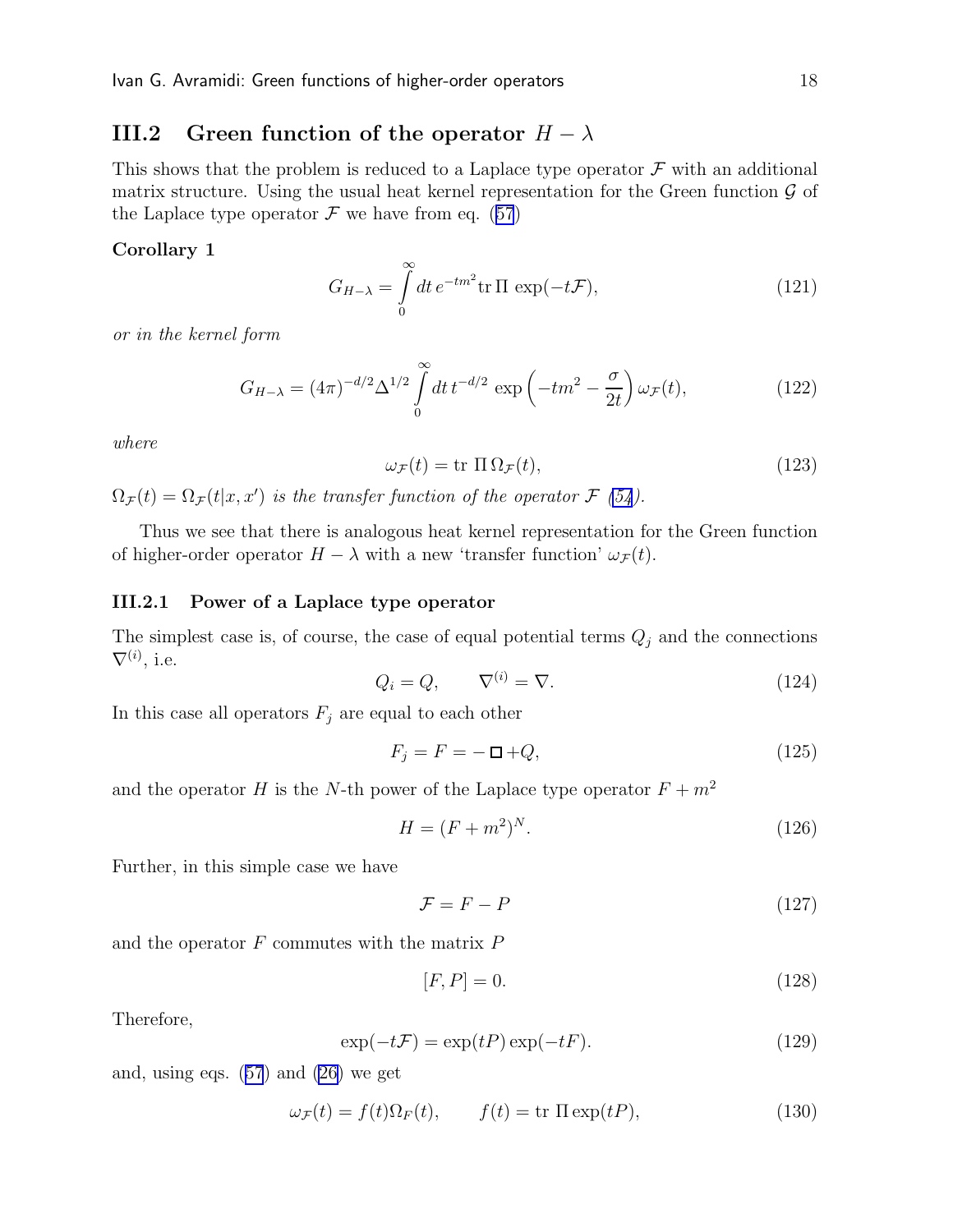which is determined by [\(91\)](#page-15-0) and([85](#page-14-0))

$$
f(t) = \frac{1}{2\pi i} \int_{C_P} dz \frac{e^{tz}}{z^N - \lambda} = -\frac{1}{N} (-\lambda)^{-(N-1)/N} \sum_{j=1}^N e^{i\pi (2j-1)/N} e^{tp_j(\lambda)}.
$$
 (131)

On the other hand, expanding the integrand in powers of  $\lambda$  and using the formula [\(163](#page-23-0)) we obtain  $f(t)$  in form of a power series

$$
f(t) = t^{N-1} \sum_{k \ge 0} \frac{\lambda^k t^{Nk}}{(Nk + N - 1)!}.
$$
 (132)

Thus, the function  $\omega_{\mathcal{F}}(t)$  is of order  $O(t^{N-1})$  as  $t \to 0$ .

In case  $\lambda = 0$  we obtain herefrom the usual heat kernel representation for the inverse power of the operator  $(F+m^2)$ 

$$
G_H = (F + m^2)^{-N} = \frac{1}{(N-1)!} \int_0^\infty dt \, t^{N-1} e^{-tm^2} \exp(-tF). \tag{133}
$$

#### III.2.2 Constant perturbations of the potential terms

Let us consider now the case when the Laplace type operators  $F_j$  differ from each other only by a constant part of the potential terms, i.e. the connection  $\nabla^{(j)}$  is the same, but the endomorphisms  $Q_j$  are different

$$
Q_j = Q + \mu_j,\tag{134}
$$

so that

$$
F_i = F + \mu_j,\tag{135}
$$

where

$$
F = -\Box + Q.\tag{136}
$$

The operator  $H$  has the form

$$
H = (F + m2 + \muN) \cdots (F + m2 + \mu2)(F + m2 + \mu1).
$$
 (137)

The operators  $F_i$ , even if different, commute. The corresponding operator  $\mathcal F$  has the form

$$
\mathcal{F} = F + M,\tag{138}
$$

where  $M = \tilde{\mu} - P$  and  $\tilde{\mu} = \mu_1 \oplus \cdots \oplus \mu_N$  is a diagonal matrix with the constants  $\mu_i$  on the diagonal. The matrix  $M$  commutes with the operator  $F$ 

$$
[F,M] = 0.\t(139)
$$

Therefore,

$$
\omega_{\mathcal{F}}(t) = h(t)\Omega_{F}(t), \qquad h(t) = \text{tr } \Pi \exp(-tM). \tag{140}
$$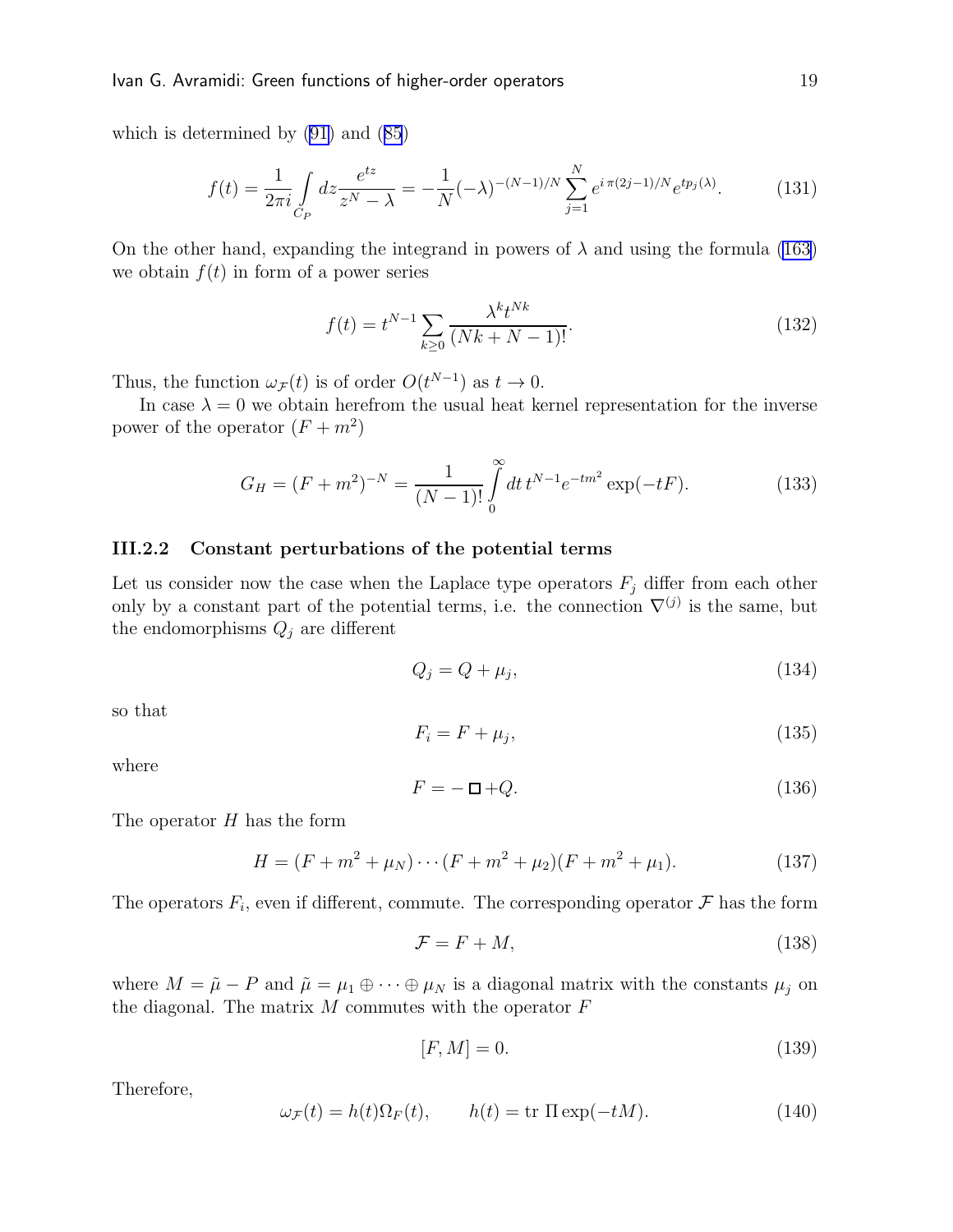<span id="page-20-0"></span>Using the eigenvalues of the matrix  $M$ , which are determined by the eq. [\(98\)](#page-15-0), we obtained this function in the form

$$
h(t) = (-1)^{N-1} \frac{1}{2\pi i} \int_{C_M} dz \frac{e^{-tz}}{(z - \mu_1) \cdots (z - \mu_N) - (-1)^N \lambda}
$$
  
= 
$$
-\sum_{j=1}^N \frac{\partial q_j}{\partial \lambda} e^{-tq_j}.
$$
 (141)

As it has been shown in section 3.2, this function is of order  $O(t^{N-1})$  as  $t \to 0$ . For  $\lambda = 0$ we obtained

$$
h(t)\Big|_{\lambda=0} = \sum_{j=1}^{N} \left[ \prod_{k=1;\,k\neq j}^{N} \frac{1}{(\mu_k - \mu_j)} \right] e^{-t\mu_j}.
$$
 (142)

#### III.2.3 General case

Aswe have seen, in particular cases studied before the function  $\omega_{\mathcal{F}}(t)$  defined by ([123\)](#page-18-0) is of order  $O(t^{N-1})$  as  $t \to 0$ . It is almost clear that this is valid also in general, since the main contribution to the asymptotics give the constant background fields. This can be formulated in form of a lemma.

**Lemma 2** Let F be the Laplace type operator defined by  $(54)$  and  $\Pi$  be the matrix defined by [\(52](#page-10-0)). Then for its HMDS-coefficients  $a_k(\mathcal{F})$  there holds

$$
\text{tr } \Pi \, a_k(\mathcal{F}) = 0 \qquad \text{for } k = 0, 1, \dots, N - 2. \tag{143}
$$

In other words, for the asymptotic expansion as  $t \to 0$  of its transfer function  $\omega_{\mathcal{F}}(t)$  there holds

$$
\omega_{\mathcal{F}}(t)\Big|_{t\to 0} \sim \frac{(-t)^{N-1}}{(N-1)!} \sum_{k\geq 0} \frac{(-t)^k}{k!} c_k(\mathcal{F}),\tag{144}
$$

where

$$
c_k(\mathcal{F}) = \frac{(N-1)!k!}{(N+k-1)!} \text{tr} \, \Pi \, a_{k+N-1}(\mathcal{F}). \tag{145}
$$

**Proof.** The coefficients  $a_k$  can be calculated in form of a covariant Taylor series near the diagonal (for details and notation see [\[7](#page-25-0)])

$$
a_k = \sum_{n \ge 0} |n \rangle < n | a_k \rangle, \tag{146}
$$

where  $|n\rangle$  is the covariant Taylor basis and  $\langle n|a_k\rangle$  are the diagonal values of the symmetrizedcovariant derivatives.  $\langle n | a_k \rangle$  have the following general form [[7\]](#page-25-0)

$$
\langle n|a_k\rangle = \sum_{n_1,\dots,n_{k-1}\geq 0} c(n_1,\dots,n_{k-1}) < n|M|n_{k-1}\rangle < n_{k-1}|M|n_{k-2}\rangle \cdots < n_1|M|0\rangle,\tag{147}
$$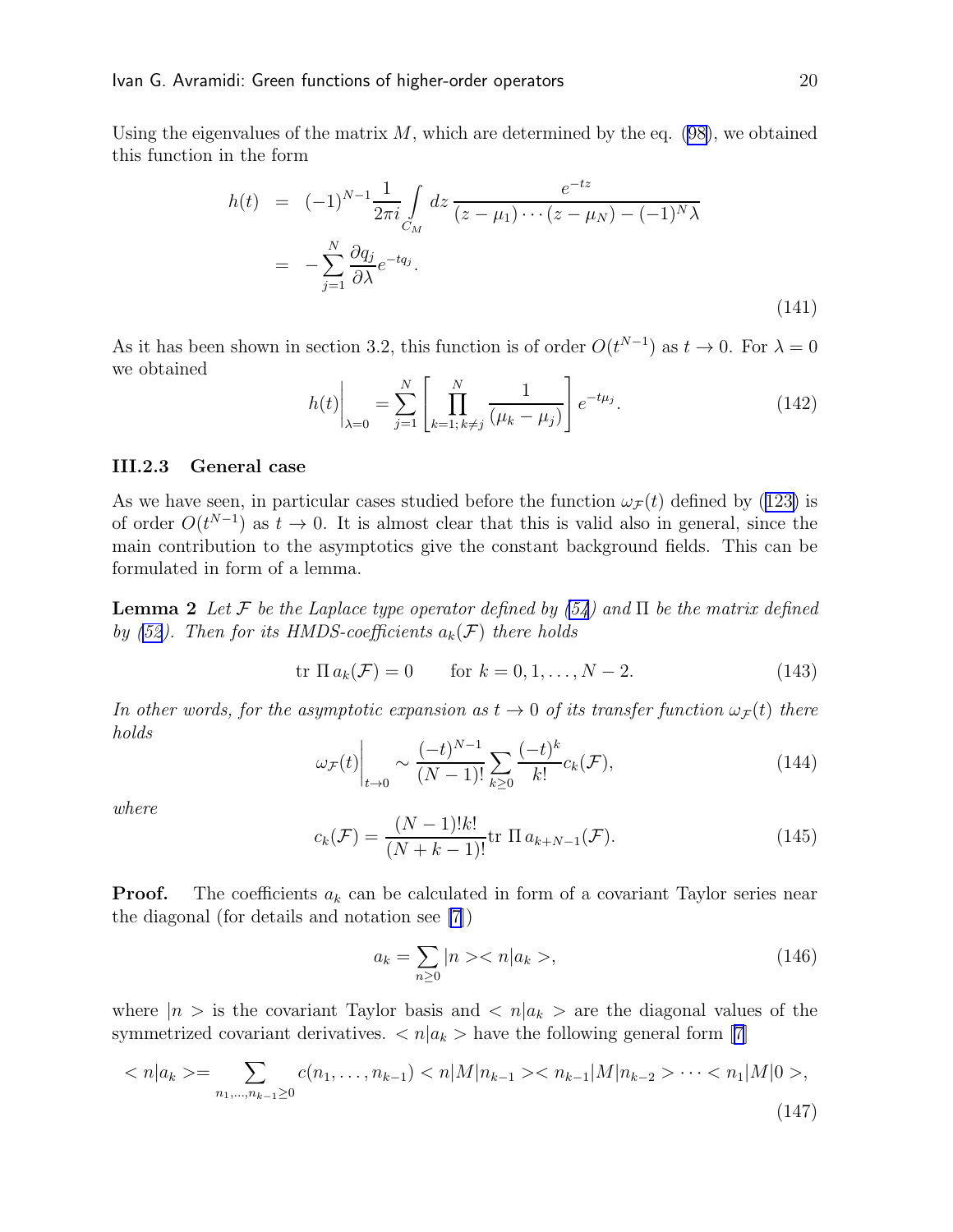where  $c(n_1, \ldots, n_{k-1})$  are some constants and  $\langle m | M | n \rangle$  are some End (V)-valued tensors that vanish for  $n > m + 2$  and for  $n = m + 1$ . Important for us is that, since the matrix P is constant, it appears only in  $\langle n|M|n\rangle$ 

$$
\langle n|M|n\rangle = P + B,\tag{148}
$$

where B is a diagonal matrix. All others tensors  $\langle n|M|m\rangle$  do not depend on the matrix  $P$  and are diagonal—they are actually polynomials in the curvatures and their covariant derivatives[[7\]](#page-25-0). So, all the terms in the sum [\(147\)](#page-20-0) have the form

$$
B_1 P^{n_1} \dots B_j P^{n_j}, \qquad j = 1, 2, \dots, k,
$$
\n(149)

where  $B_i$  are some diagonal matrices and the total power of the matrix  $P$  is restricted by $n_1 + \cdots + n_j \leq k$ . Therefore, from ([92](#page-15-0)) we find that  $\text{tr }\Pi \langle n | a_k \rangle = \text{tr }\Pi a_k = 0$  for  $k \leq N-2$ , which proves the lemma.

Actually, using (148) and([87\)](#page-14-0) one can prove more, namely,

$$
c_0(\mathcal{F}) = \text{tr} \, \Pi \, a_{N-1}(\mathcal{F}) = \text{tr} \, \Pi \, P^{N-1} = 1. \tag{150}
$$

#### III.2.4 Hadamard expansion of the Green function of the operator  $H - \lambda$

The behavior of the Green function of Laplace type operators near diagonal is studied in the previous section. So, by using the eqs. of sect. 2 we obtain from([57](#page-11-0)) the Hadamard series for the Green function of the higher order operator  $H - \lambda$ 

$$
G_{H-\lambda} = G_{H-\lambda}^{\text{sing}} + G_{H-\lambda}^{\text{non-anal}} + G_{H-\lambda}^{\text{reg}},\tag{151}
$$

where the singular part reads

$$
G_{H-\lambda}^{\text{sing}} = (4\pi)^{-\frac{d}{2}} \frac{\Delta^{1/2}}{(N-1)!} \sum_{k=0}^{\left[\frac{(d+1)}{2}\right]-N-1} (-1)^{N+k} \frac{\Gamma\left(\frac{d}{2}-k-N\right)}{k!} \left(\frac{2}{\sigma}\right)^{\frac{d}{2}-k-N} c_k (\mathcal{F}+m^2). \tag{152}
$$

Further, we get in odd dimensions:

$$
G_{H-\lambda}^{\text{non-anal}} \sim (-1)^{\frac{d-1}{2}} (4\pi)^{-\frac{d}{2}} \frac{\Delta^{\frac{1}{2}}}{(N-1)!} \sum_{k=0}^{\infty} \frac{\pi (\sigma/2)^{k+1/2} c_{k-N+(d+1)/2}(\mathcal{F}+m^2)}{\Gamma (k-N+1+\frac{d+1}{2}) \Gamma (k+\frac{3}{2})}
$$
(153)

$$
G_{H-\lambda}^{\text{reg}} \sim (-1)^{\frac{(d+1)}{2}} (4\pi)^{-\frac{d}{2}} \frac{\Delta^{1/2}}{(N-1)!} \sum_{k=0}^{\infty} \frac{\pi (\sigma/2)^k}{k! \Gamma(k-N+1+d/2)} \varphi_{\mathcal{F}+m^2}(k-N+d/2), \tag{154}
$$

and in even dimensions:

$$
G_{H-\lambda}^{\text{non-anal}} \sim (-1)^{d/2-1} (4\pi)^{-d/2} \frac{\Delta^{1/2}}{(N-1)!} \log \left(\frac{\mu^2 \sigma}{2}\right) \sum_{k=0}^{\infty} \frac{\left(\sigma/2\right)^k c_{k-N+d/2} (\mathcal{F} + m^2)}{k! \Gamma(k - N + 1 + \frac{d}{2})} \tag{155}
$$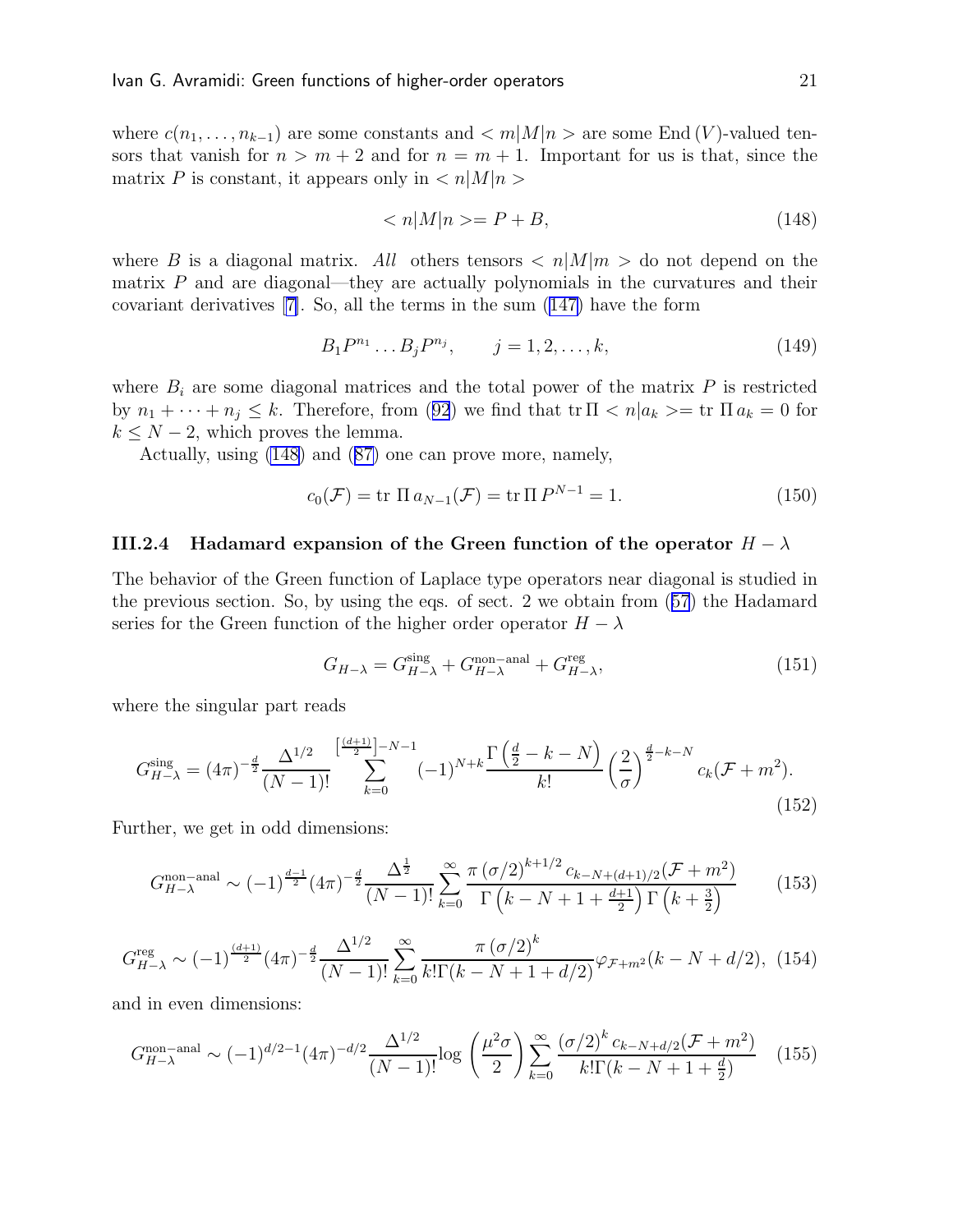Ivan G. Avramidi: Green functions of higher-order operators 22

$$
G_{H-\lambda}^{\text{reg}} \sim (-1)^{d/2-1} (4\pi)^{-d/2} \frac{\Delta^{1/2}}{(N-1)!} \sum_{k=0}^{\infty} \frac{1}{k! \Gamma(k-N+1+d/2)} \left(\frac{\sigma}{2}\right)^k
$$
  
 
$$
\times \left\{ \varphi'_{\mathcal{F}+m^2}(k-N+d/2) - \left[ \log \mu^2 + \Psi(k+1) + \Psi(k+d/2) \right] c_{k-N+\frac{d}{2}} (\mathcal{F}+m^2) \right\}
$$
(156)

where

$$
\varphi_{\mathcal{F}+m^2}(q) \equiv \frac{(N-1)!\Gamma(q+1)}{\Gamma(q+N)} \text{tr } \Pi b_{\mathcal{F}+m^2}(q+N-1). \tag{157}
$$

Thus, we find that

- i) the structure of the diagonal singularities of the Green function  $G_{H-\lambda}$  is determined by the coefficients  $c_k(\mathcal{F} + m^2);$
- ii) in odd dimenions there is no logarithmic singularity;
- iii) for  $N > d/2$  there are no singularities at all and the Green function is regular on the diagonal, i.e. there exists finite coincidence limit  $G_{H-\lambda}^{\text{diag}} \equiv G_{H-\lambda}(x,x) = G_{H-\lambda}^{\text{reg}}$  $H_{-\lambda}^{\text{reg}}(x,x);$
- iv) for  $N = \lfloor (d+1)/2 \rfloor$  there are no singularities for odd dimension  $d = 2N 1$  and there is only logarithmic singularity in even dimension  $d = 2N$ .
- v) The condition for the validity of the Huygens principle for the operator  $H \lambda$  in even dimensions reads

$$
\sum_{k=0}^{\infty} \frac{1}{k! \Gamma(k - N + 1 + d/2)} \left(\frac{\sigma}{2}\right)^k c_{k - N + d/2}(\mathcal{F} + m^2) = 0.
$$
 (158)

Similarly to([43\)](#page-9-0) this also produces an infinite set of local conditions.

### III.3 Heat kernel of the operator H

The heat semigroup for the operator  $H$  can be obtained by using the standard formula

$$
\exp(-tH) = -\frac{1}{2\pi i} \int_{C_H} d\lambda e^{-t\lambda} G_{H-\lambda}
$$

$$
= \frac{t^{-k}}{2\pi i} \int_{c-i\infty}^{c+i\infty} d\lambda e^{-t\lambda} \left(\frac{\partial}{\partial \lambda}\right)^k G_{H-\lambda}, \tag{159}
$$

where the contour of integration  $C_H$  goes counter-clockwise around the spectrum of the operator  $H$ , k is some sufficiently large integer and c is a negative constant. Since the operator  $H$  is a positive self-adjoint operator its spectrum lies on the positive real halfaxis, i.e. the contour  $C_H$  should go from  $i\varepsilon + \infty$  to  $-i\varepsilon + \infty$  enclosing the origin. Using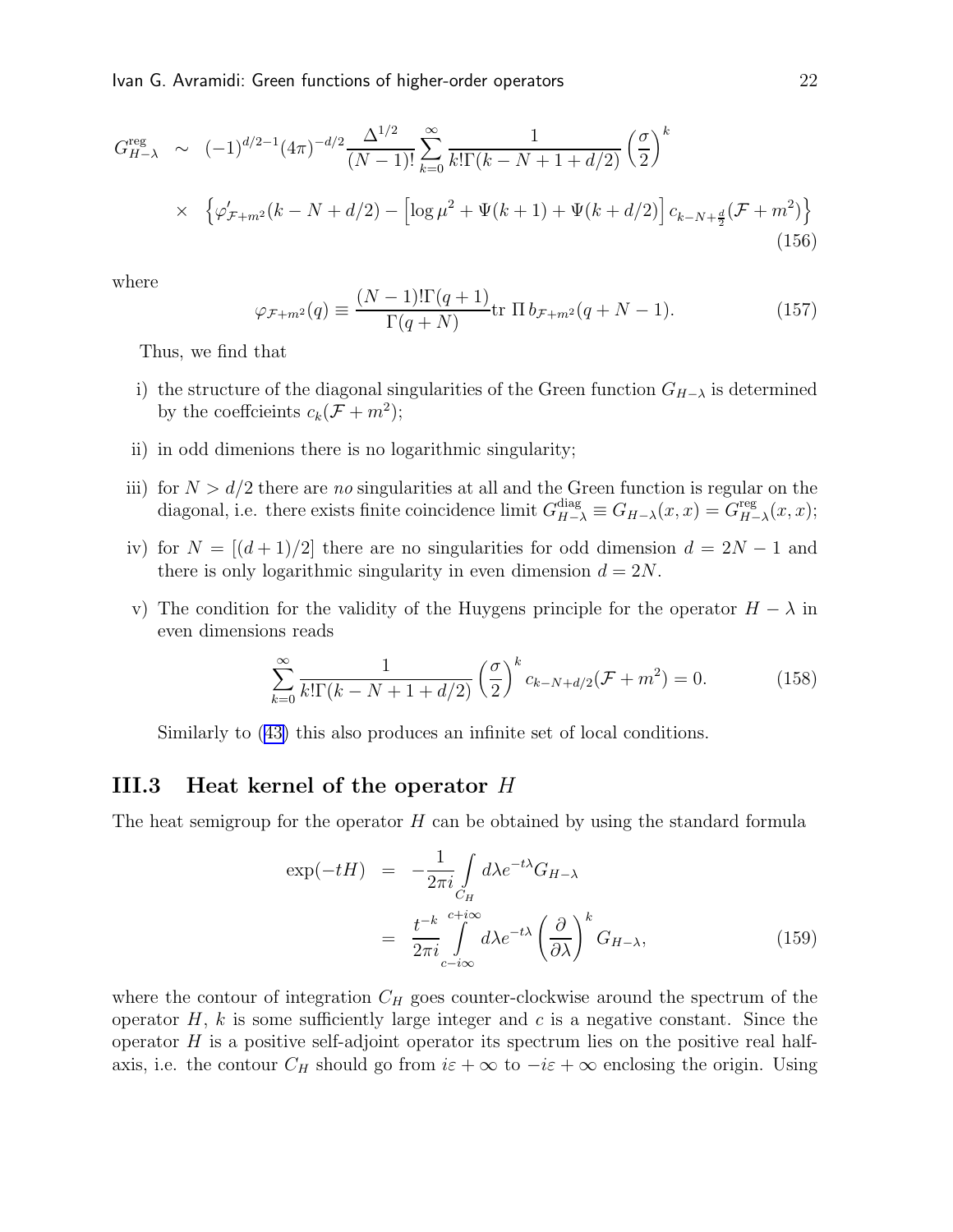<span id="page-23-0"></span>the Theorem 1 one can express the heat semigroup for the higher order operator  $H$  in terms of the heat semigroup of the Laplace type operator  $\mathcal F$ . We have first

$$
\exp(-tH) = \frac{t^{-k}}{2\pi i} \int_{c-i\infty}^{c+i\infty} d\lambda \, e^{-t\lambda} \left(\frac{\partial}{\partial \lambda}\right)^k \operatorname{tr} \Pi \, G_{\mathcal{F}+m^2},\tag{160}
$$

Now, using the heat kernel representation of the Green operator  $G_{\mathcal{F}+m^2}$  we obtain

**Corollary 2** The heat semigroup for the operator  $H$  is determined by the heat semigroup for the operator  $\mathcal F$ 

$$
\exp(-tH) = \frac{t^{-k}}{2\pi i} \int_{c-i\infty}^{c+i\infty} d\lambda \, e^{-t\lambda} \int_{0}^{\infty} ds \, e^{-sm^2} \left(\frac{\partial}{\partial \lambda}\right)^k \text{tr } \Pi \, \exp(-s\mathcal{F}) \tag{161}
$$

and, consequently, the heat kernel for the operator H is given by

$$
U_H(t) = (4\pi)^{-d/2} \Delta^{1/2} \frac{t^{-k}}{2\pi i} \int\limits_{c-i\infty}^{c+i\infty} d\lambda \, e^{-t\lambda} \int\limits_0^\infty ds \, s^{-d/2} \, \exp\left(-sm^2 - \frac{\sigma}{2s}\right) \left(\frac{\partial}{\partial\lambda}\right)^k \omega_{\mathcal{F}}(s).
$$
\n(162)

We studied the expansion of the Green function of a Laplace type operator in previous section in detail. The important fact is, that the HMDS-coefficients  $a_k(\mathcal{F} + m^2)$  for the Laplace type operator  $(\mathcal{F} + m^2)$  are polynomial in  $\lambda$ , they are, of course, also polynomial in  $m^2$ . This means that the singular part of the Green function (including the logarithmic singularity), which are expressed in terms of  $a_k(\mathcal{F} + m^2)$ , are also polynomial in  $\lambda$ . On the other hand, it is well known that

$$
-\frac{1}{2\pi i} \int\limits_{C_H} d\lambda \, e^{-\lambda} (-\lambda)^z = \frac{1}{\Gamma(-z)}.\tag{163}
$$

For integer  $z = k = 0, 1, 2, \ldots$  we have, therefore,

$$
-\frac{1}{2\pi i} \int\limits_{C_H} d\lambda \, e^{-\lambda} (-\lambda)^k = 0. \tag{164}
$$

Thus, the singular part, which is polynomial in  $\lambda$ , does not contribute to the integral (160). Therefore, one can substitute in this equation instead of the whole Green function only the regular part of it  $G<sup>reg</sup>$ , go to the diagonal and take the trace

$$
\operatorname{Tr}_{L^2} \exp(-tH) = \frac{t^{-k}}{2\pi i} \int_{c-i\infty}^{c+i\infty} d\lambda \, e^{-t\lambda} \left(\frac{\partial}{\partial \lambda}\right)^k \operatorname{Tr}_{L^2} \operatorname{tr} \Pi \, G_{\mathcal{F}+m^2}^{\text{reg}},\tag{165}
$$

Finally, using the eqs.([37\)](#page-8-0) and [\(38](#page-8-0)) we have: in odd dimensions

$$
\text{Tr}_{L^2} \exp(-tH) = \frac{(-1)^{(d+1)/2} (4\pi)^{-d/2} \pi}{(N-1)! \Gamma(d/2 - N + 1)} \frac{t^{-k}}{2\pi i} \int_{c-i\infty}^{c+i\infty} d\lambda \, e^{-t\lambda} \left(\frac{\partial}{\partial \lambda}\right)^k \Phi_{\mathcal{F}+m^2}(d/2 - N),\tag{166}
$$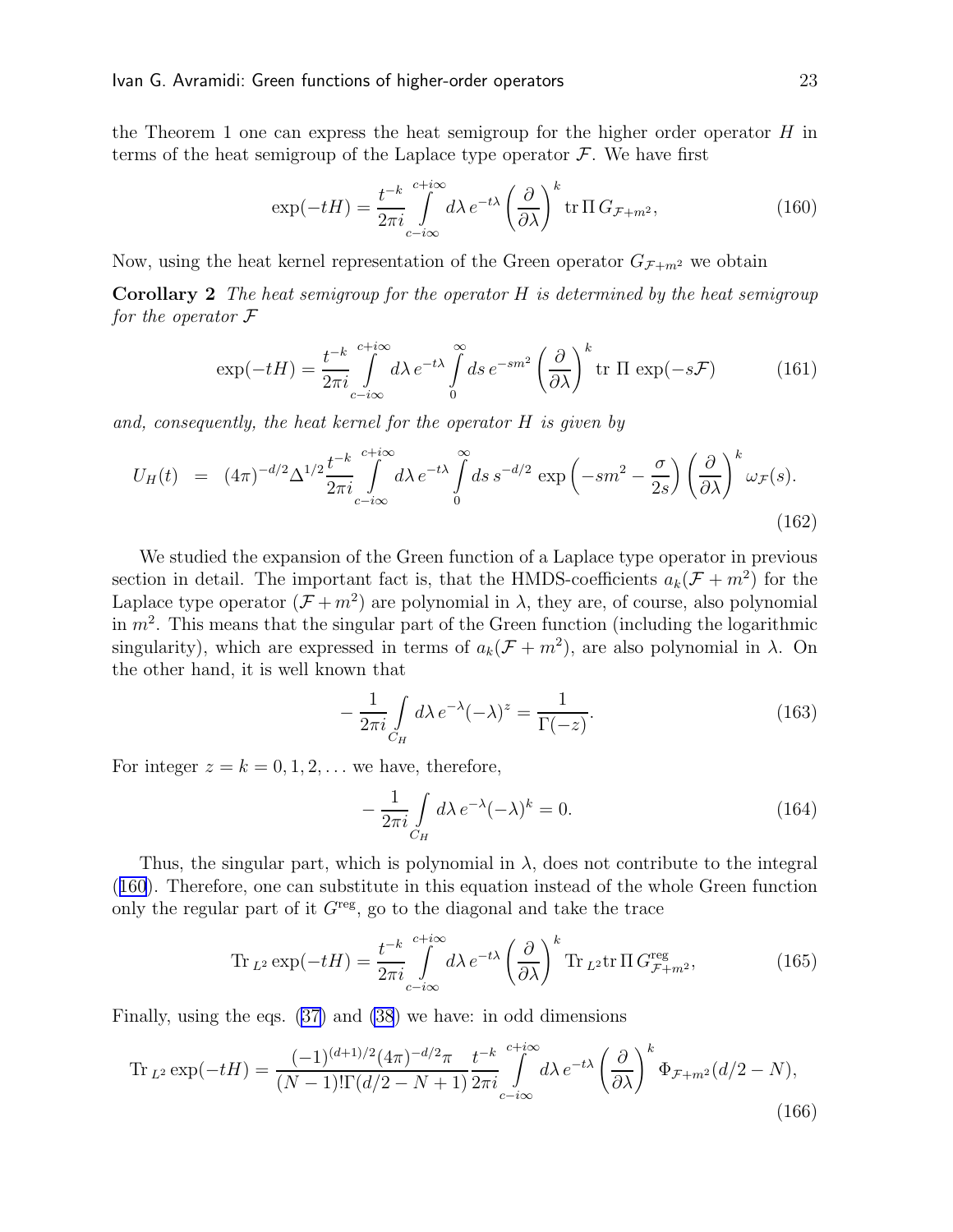<span id="page-24-0"></span>and in even dimensions

$$
\operatorname{Tr}_{L^{2}} \exp(-tH) = \frac{(-1)^{d/2 - 1} (4\pi)^{-d/2}}{(N - 1)! \Gamma(d/2 - N + 1)} \frac{t^{-k}}{2\pi i} \int_{c - i\infty}^{c + i\infty} d\lambda \, e^{-t\lambda} \left(\frac{\partial}{\partial \lambda}\right)^{k} \Phi'_{\mathcal{F} + m^{2}}(d/2 - N),\tag{167}
$$

where  $\Phi_{\mathcal{F}+m^2}(q) = \text{Tr}_{L^2} \varphi_{\mathcal{F}+m^2}(q)$  and  $\Phi'_{\mathcal{F}+m^2}(q) = (d/dq) \Phi_{\mathcal{F}+m^2}(q)$ .

These formulas may be used, for example, to compute the asymptotic expansion of the functional trace of the heat kernel for the higher order operator  $H$ , which is known to have the following general form [3]

$$
\operatorname{Tr}_{L^2} \exp(-tH) \sim (4\pi)^{-d/2} \frac{\Gamma\left[d/(2N)\right]}{N\Gamma\left(d/2\right)} t^{-d/(2N)} \sum_{k\geq 0} t^{k/N} E_k(H). \tag{168}
$$

We normalize the coefficients  $E_k(H)$  so that  $E_0(H) = Tr_{L^2} 1$ . For  $N = 1$  the coefficients  $E_k$  are determined by the HMDS-coefficients  $E_k = [(-1)^k/k!] A_k$ . However, one should note that to compute the coefficients  $E_k(H)$  one needs to know the asymptotics of the function  $\omega_{\mathcal{F}}(t)$  (or the functions  $\Phi_{\mathcal{F}+m^2}(d/2-1)$  and  $\Phi'_{\mathcal{F}+m^2}(d/2-1)$ ) as  $\lambda \to -\infty$ , which is unknown, in general, in terms of the known asymptotic expansion as  $t \to 0$ , i.e. in terms of the HMDS-coefficients for a Laplace type operator. The known asymptotics of thesefunctions as  $s \to 0$  and  $m \to \infty$  do not contribute at all in the eqs. ([162](#page-23-0)), [\(166](#page-23-0)) and (167).

## ACKNOWLEDGMENTS

I am greatly indebted to Peter Gilkey and Rainer Schimming for stimulating and fruitful discussions. This work was supported by the Deutsche Forschungsgemeinschaft.

# References

- [1] J. Hadamard, Lectures on Cauchy's Problem, in: Linear Partial Differential Equations (Yale U. P., New Haven, 1923)
- [2] B. S. De Witt, Dynamical Theory of Groups and Fields, (New York: Gordon and Breach, 1965)
- [3] P. B. Gilkey, Invariance Theory, the Heat Equation and the Atiyah Singer Index Theorem (Publish or Perish, Wilmington, DE, USA, 1984)
- [4] A. O. Barvinsky and G. A. Vilkovisky, Phys. Rep. **C119**, 1 (1985)
- [5] N. N. Bogolyubov and D. V. Shirkov, *Introduction to the theory of quantized fields*, (Moscow: Nauka, 1976)